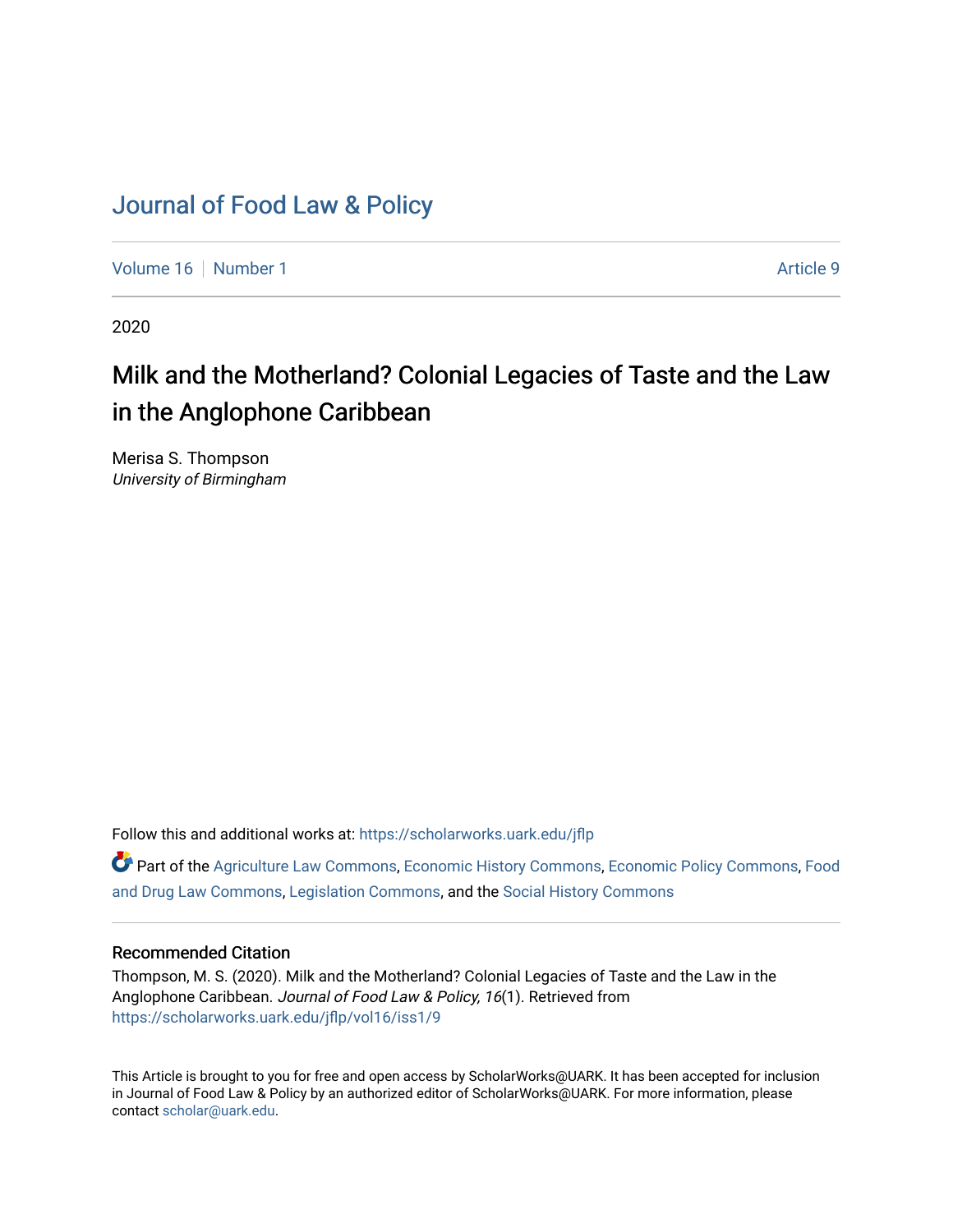

Volume Sixteen Number One Spring 2020

> MILK AND THE MOTHERLAND? COLONIAL LEGACIES OF TASTE AND THE LAW IN THE ANGLOPHONE CARIBBEAN *Merisa S. Thompson*

A PUBLICATION OF THE UNIVERSITY OF ARKANSAS SCHOOL OF LAW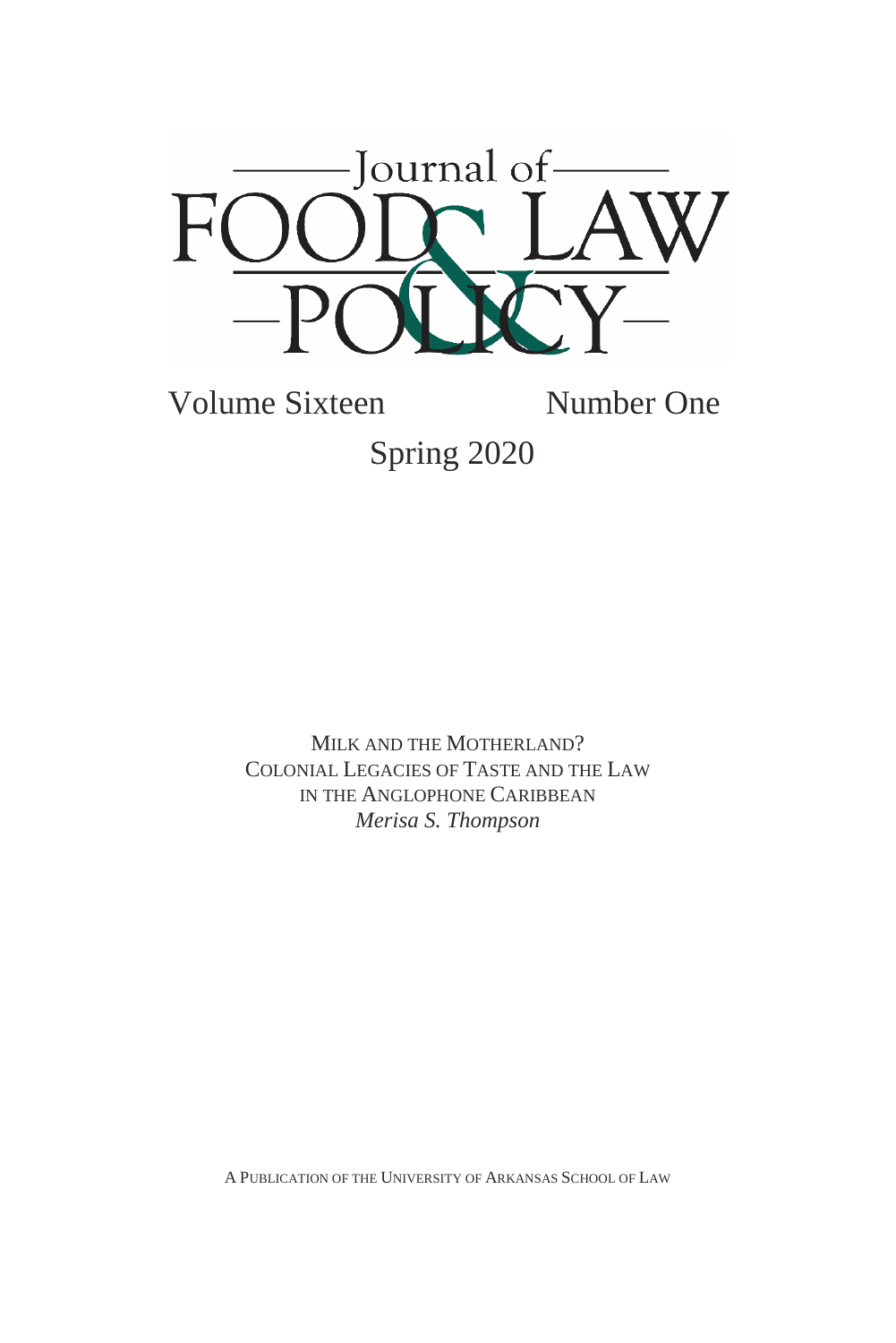## **Milk and the Motherland? Colonial Legacies of Taste and the Law in the Anglophone Caribbean**

Merisa S. Thompson

#### **Abstract**

**.** 

This paper tells a story of the relationship between colonialism and capitalism through the lens of "milk" and "the law" in the Caribbean. Despite high levels of lactose intolerance amongst its population, milk is a regular part of many Caribbean diets and features prominently in its foodscapes. This represents a distinctive colonial inheritance that is the result of centuries of ongoing colonial violence and displacement. Taking a feminist and intersectional approach, the paper draws on analysis of key pieces of colonial legislation at significant historical junctures and secondary literature to do three things. Firstly, it examines how law aided the colonisation of peoples, lands and nature in the Caribbean, and how the introduction of draught animals and livestock played a key role in this story. Secondly, it shows how the colonial desire for tastes from the "motherland" resulted in the importation and consumption of bovine milk where there had previously been none, but also how this story of straight colonial imposition is complicated by the arrival of indentured Indian labourers after emancipation who brought with them their own dairy cultures of production and consumption. Thirdly, it examines how the colonial administration, at different points in time, used the law to manage and control the conditions of both human and bovine milk production, and demonstrates the ways in which this is linked to the commercialisation of bovine milk for human consumption. Ultimately, the paper shows how animals, peoples and nature were manipulated for colonial and capitalist ends and how laws relating to animals and milk produced change at specific historical junctures in tandem with shifts in colonial and post-colonial relations and new constellations of gender, race, class and animality.

Merisa S. Thompson is Lecturer in Gender and Development at the International Development Department at the University of Birmingham. Her research interests include feminist international political economy, intersectionality, gender and development, and the politics of food and agrarian change. She has recently published on issues of global food justice, Caribbean translations of food security and food sovereignty discourses, intersectional identities, and the gendered political economy of food in *Review of International Political Economy, Review of International Studies, Geoforum* and *The Edward Elgar Handbook on the International Political Economy of Gender.*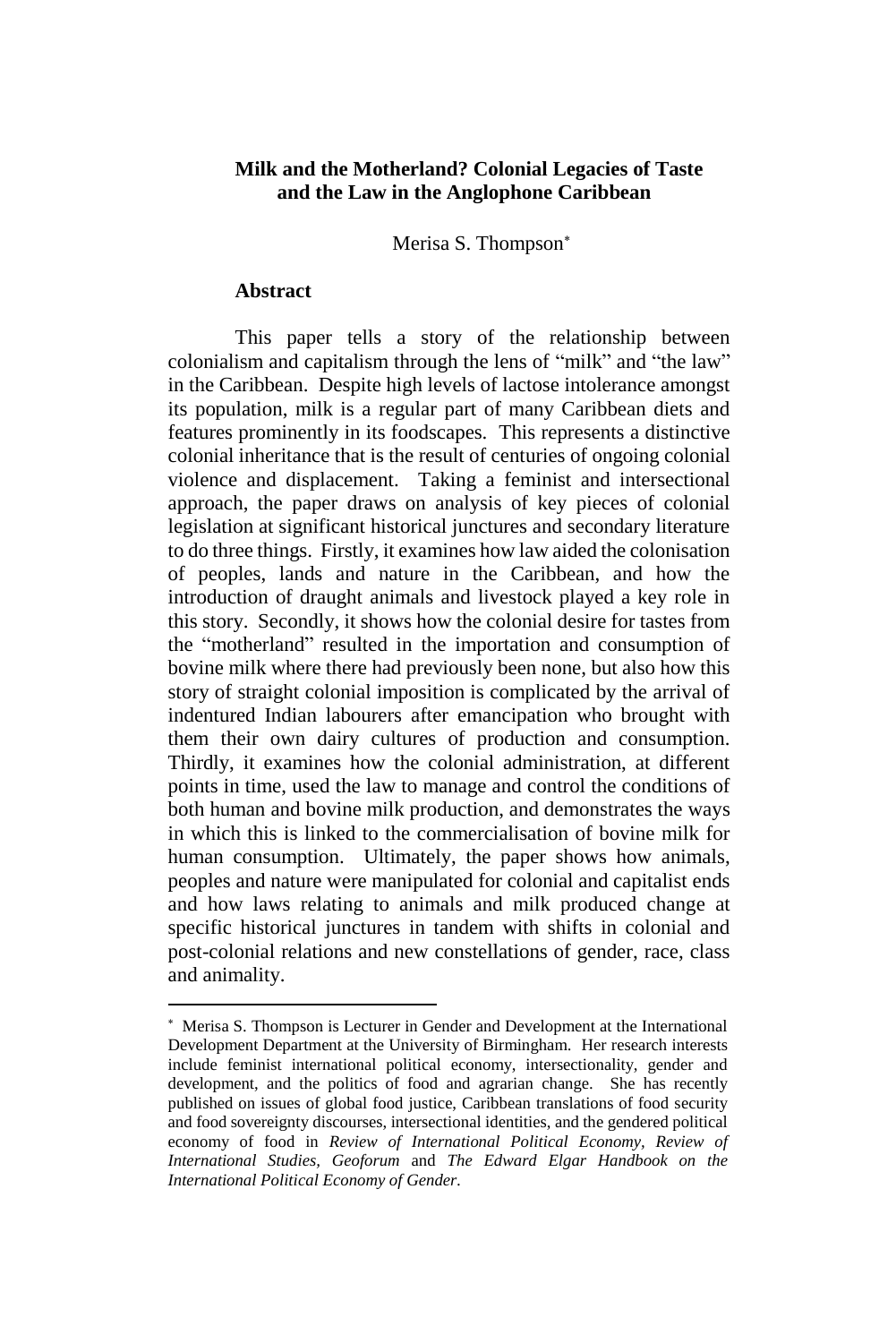#### **I. Introduction**

This paper tells a story of the relationship between colonialism and capitalism through the lens of "milk" and "the law" in the Caribbean. Despite appearing to be a mundane, everyday commodity that we generally take for granted, milk, and the development of laws governing it, can actually tell us a huge amount about the evolution of colonialism and capitalism. In many ways the story is one of ongoing violence and displacement. However, in the Caribbean it is not always one of straight colonial imposition as it is also a tale complicated by hybridity and the mixing of cultures. The discussion focuses on the twin-island state of Trinidad and Tobago, but also draws on examples from across the Anglophone Caribbean. Trinidad and Tobago is a particularly interesting case study: despite high levels of lactose intolerance amongst its population, cow's milk, and to a much lesser extent that of goats and water buffalo, and the dairy produce that derives from it, feature prominently in its modern foodscape and diet. In 2013, the average annual per capita consumption of milk by Trinbagonians was 103kg, which, although lower than North America (248kg) and Europe (215kg) is above the global average of 90kg, and also at the upper end of Anglophone Caribbean consumption, which ranges from 80kg (Belize) to 124kg (Antigua and Barbuda).<sup>1</sup> Bovine milk, however, is not indigenous to the region. Cattle and the taste for milk were rather imported via various waves of colonization by the Spanish, Dutch, French and British. The production and consumption of cow's milk, therefore, represents a distinctive colonial inheritance. Moreover, the imposition of cattle and milk on colonized landscapes played a central role in the colonial project itself. As Cohen argues, "lactating animals" were "integral parts of colonial and neo-colonial projects" both as apparatuses of "agro-expansionism" and tools of "human population planning." 2

Trinidad and Tobago is also interesting because of the diversity of cultures and cosmologies that make-up the islands' population. Prior to colonisation, the indigenous inhabitants had no connection to cattle, milk or the idea of animals as property. These ideologies were instead imposed by European colonisers. In the colonial period, the territories swapped hands several times between the Spanish, Dutch, French and British, with Trinidad finally ceded

<sup>&</sup>lt;sup>1</sup> FOOD AND AGRICULTURE ORGANIZATION OF THE UNITED NATIONS, FOOD SUPPLY-LIVESTOCK AND PIMARY EQUIVALENT, http://www.fao.org/faostat/en/#data/CL (last visited Apr. 7, 2020).

<sup>2</sup> Mathilde Cohen, *Animal Colonialism: The Case of Milk*, 111 AJIL UNBOUND 267, 267–271 (2017).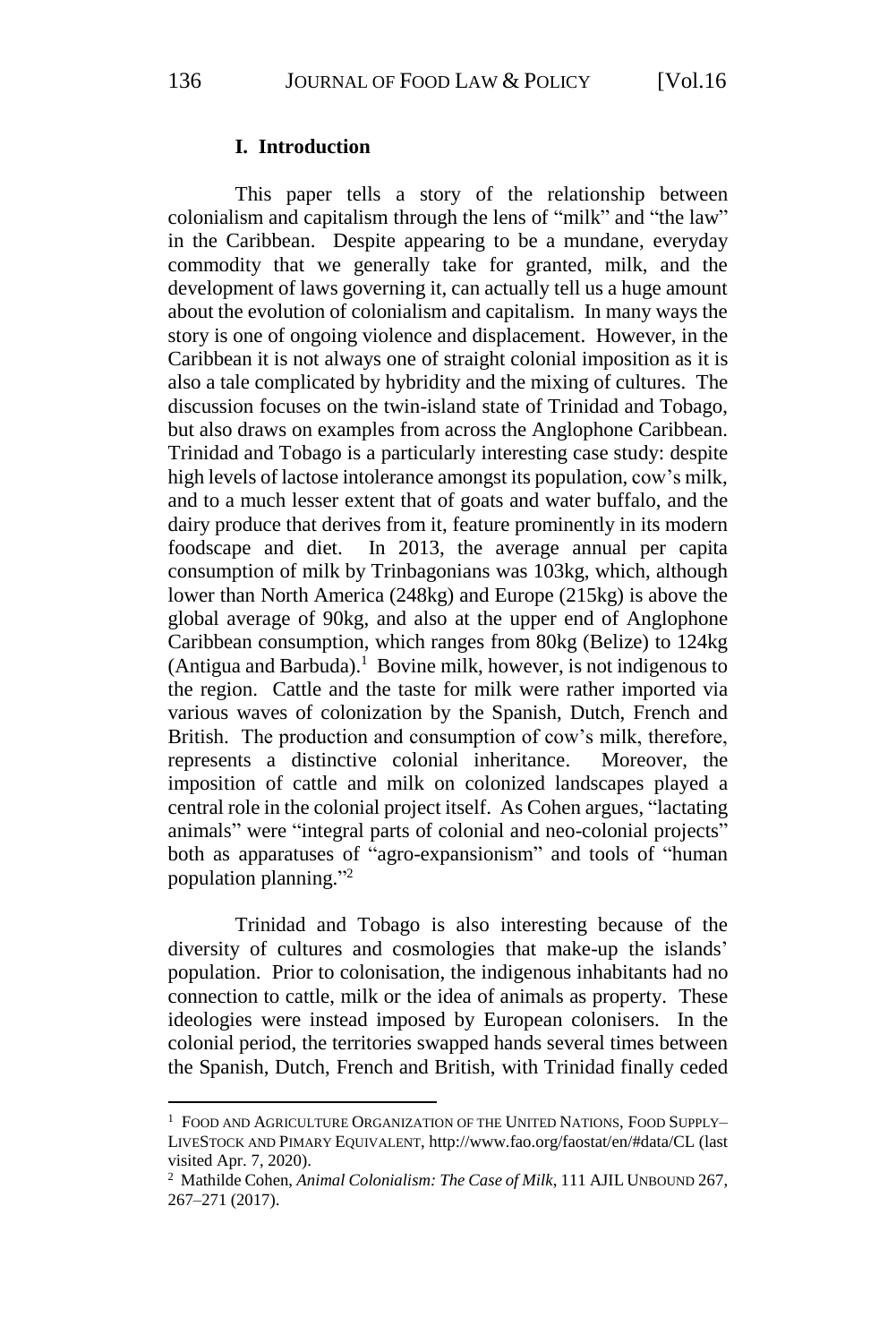to Britain in 1802 and Tobago in 1814. In 1889, Trinidad and Tobago were unified and eventually gained independence from Britain in 1962. As a nation, the country is particularly unique in terms of ethnic diversity. With a population of around 1.3 million, it is thought that only around 12,000 indigenous people of Amerindian descent remain on the islands. Its two largest ethnic groups descend from 44,002 enslaved Africans who were forcibly taken to the islands before emancipation and 144,000 Indian indentured labourers who arrived after the abolition of slavery, each comprising roughly 35 percent of the contemporary population.<sup>3</sup> Of the remaining third, approximately 15 percent identify as "mixed," 8 percent as "dougla,"<sup>4</sup> and the remaining 8 percent is composed of a mix of European, Chinese, indigenous Amerindian, Syrian, Lebanese, Portuguese and undeclared.<sup>5</sup> The complexity of cultural difference, and diverse ontologies of animals, nature and milk on these islands therefore makes them worth studying because it illuminates the ways in which certain ideologies and knowledge systems come to take precedence over others.

Colonial conquest and settlement displaced indigenous peoples, nature and plants alike, as the "civilising mission" of colonisers strove to improve distant lands by carving them up into plantations and importing cattle and peoples to enable this process. This paper explores how cattle and milk—or as Cohen calls it "the white revolution"—came to play a crucial role in this story.<sup>6</sup> It examines how law creates and regulates the boundaries of political, economic and social life. By tracing the history of milk and the law in the Caribbean we can see how cattle and the substance of milk itself—both animal and human—and discourses surrounding it have been transformed and manipulated over time to suit the changing needs of capital and the state. The first part of this paper outlines the importance of a feminist political economy and intersectional approach, $\alpha$ <sup>7</sup> which is sensitive to the project of interspecies intersectionality and the importance of the human/animal divide to

<sup>3</sup> CENTRAL STATISTICAL OFFICE (CSO), TRINIDAD AND TOBAGO 2011 POPULATION AND HOUSING CENSUS DEMOGRAPHIC REPORT 2 (2011).

<sup>4</sup> 'Dougla' is a term used locally to denote a person of mixed Afro-Trinidadian and Indo-Trinidadian origin. DICTIONARY OF THE ENGLISH/CREOLE OF TRINIDAD & TOBAGO 311 (Lise Winer ed., McGill-Queen University Press 2008).

<sup>5</sup> CSO, *supra* note 3, at 15.

<sup>6</sup> Cohen, *supra* note 2, at 270.

<sup>7</sup> M.S. Thompson, *Cultivating 'New' Gendered Food Producers: Intersections of Power and Identity in the Postcolonial Nation of Trinidad*, REV. OF INT'L POL. ECON. (2019).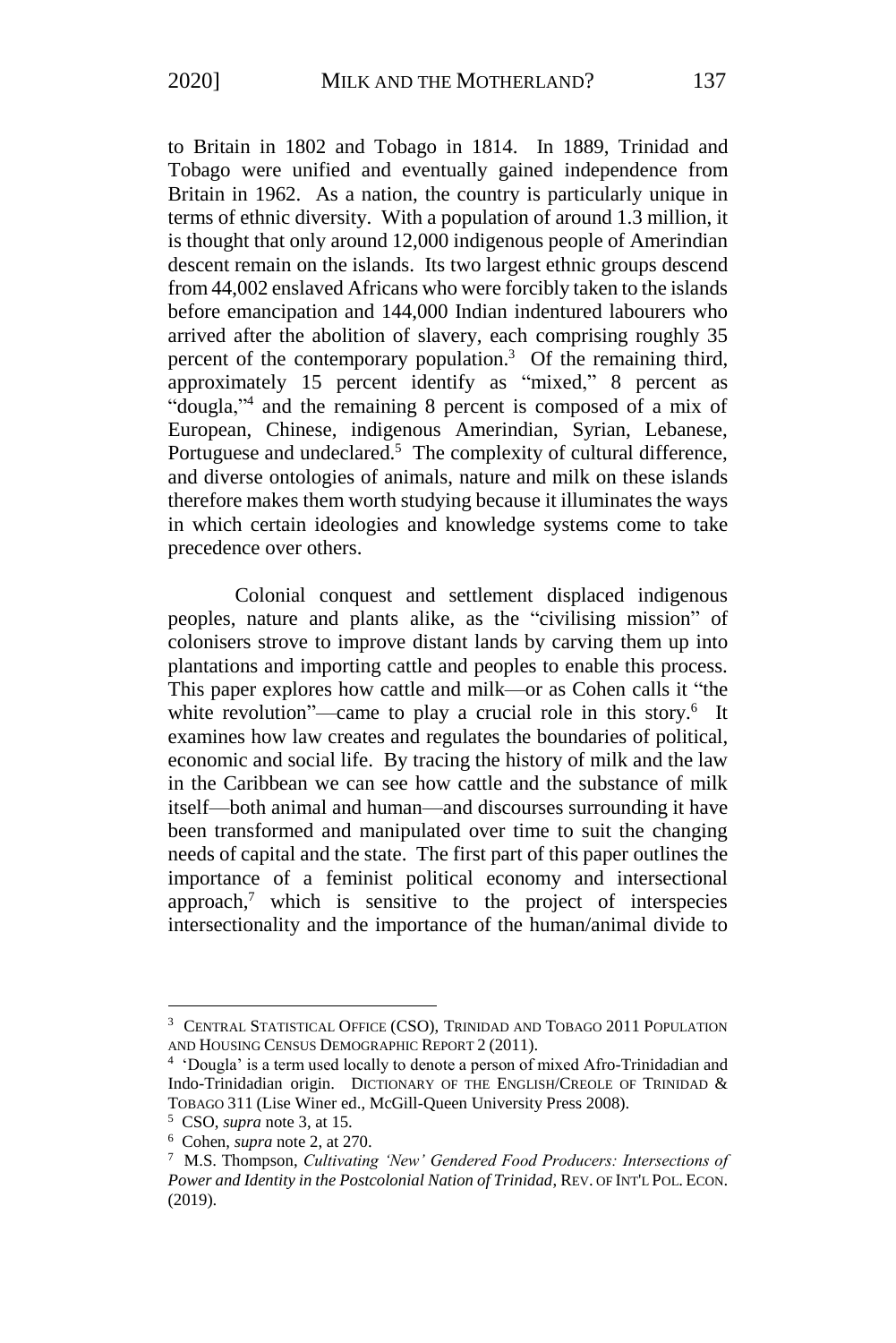the question of milk.<sup>8</sup> The second section introduces the process by which law aided the colonization of peoples and lands in the Caribbean. This lays the foundation for the next section which explores the centrality of animals to this process. It shows how livestock was first brought to the Caribbean, not with the intention of providing milk for its habitants, but instead as part of the colonial project of improvement of landscapes and peoples and to hasten the development of the plantation economy the sole goal of which was to grow cash crops for profit. The fourth section examines the impact of the colonial inheritance of the taste and desire for bovine milk. The final two sections analyse the increasing desire of the colonial administration to control both human and animal milk production respectively and the ways in which this links into the increasing commercialization of bovine milk for human consumption. Ultimately, the paper shows how animals, nature and peoples were manipulated for imperialist ends and how laws relating to animals and milk produced change at specific historical junctures in tandem with shifts in colonial and post-colonial relations and new constellations of gender, race, class and animality.

#### **II. Intersectional and Interspecies Analyses: Centering Difference to Colonial Power**

In order to understand the dynamics of colonial power in the area of milk, we must not only advance a critical feminist analysis of the gendered nature of processes of 'milk colonialism', but also one that pays attention to animals and interspecies intersections too. This paper draws on a methodology and epistemology of a feminist situated approach of exploring what is happening in the world. It draws on analysis of secondary literature, historical texts, laws and legal documents relating to the governance of land, peoples, animals and food and on ethnographic notes gathered from spending extensive periods in the field in Trinidad and Tobago. The result is a mapping of the changing landscape of milk and the relationship between colonialism, capitalism and law. The analysis predominantly draws on a feminist political economy and intersectional approach.<sup>9</sup> A feminist analysis is central to understanding how law shapes milk – both animal and human. Feminist studies have shed important light on the distinctiveness of non-human labour in dairy, in that it relies on both productive *and*

<sup>8</sup> Cohen, *supra* note 2, at 271; *See generally* Maneesha Deckha, *Intersectionality and Posthumanist Visions of Equality*, 23 WIS. J.L. GENDER & SOC. 249–68 (2008). 9 Thompson, *supra* note 7.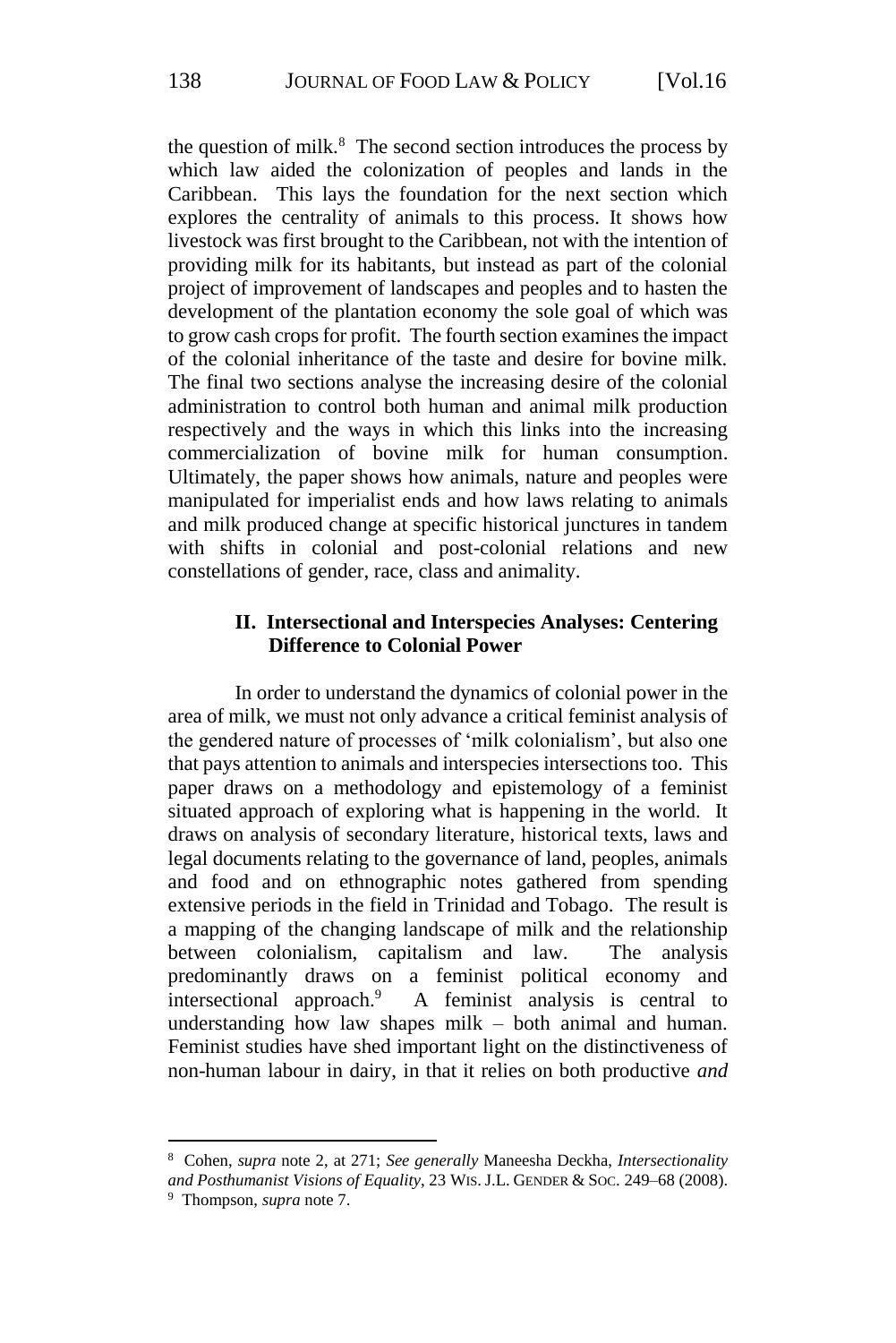reproductive labour.<sup>10</sup> They have also shown that the reproduction of life and the submission of the reproductive cycle of female mammals are explicitly central to the enterprise of dairy which has been conceptualised variously as "gendered commodification" and "sexualised violence."<sup>11</sup> This is important, not only because the logic of the dairy system is fundamentally organised around reproduction, but it means that milk is fundamentally a feminist issue. A feminist political economy lens is useful because it understands social difference to be "integral to the functioning of political-economic systems and knowledge production processes" and "foregrounds the ways in which capitalism is reproduced through logics and practices that create and marshal difference into its categories of value."<sup>12</sup> Therefore, an analysis of the changing dynamics of dairy and milk would be incomplete without attention to the gendered, raced and class ideologies that underpin these processes and practices.

However, we can only truly shed full light on this by going *beyond* what, despite its radicalism, is still a human-centric analysis towards a post-human, interspecies analysis. Or, rather, we should try to fruitfully combine the two: in recent years, feminist animal studies scholars have argued that we need to take into account an interspecies understanding *of* intersectionality.<sup>13</sup> Deckha, for example, argues that "our identities and experiences are not just gendered or racialized, but are also determined by our species status and the fact that we are culturally marked as human."<sup>14</sup> In the case of milk specifically, Cohen argues that this "is a quintessentially intersectional issue, cutting across the human/animal divide."<sup>15</sup> Crucially, our "experiences of gender, race, sexuality, ability etc., are often based on and take shape through speciesist ideas of humanness vis-à-vis animality."<sup>16</sup> "Species as a site of exploitation" is therefore an important locus for feminist analysis.<sup>17</sup> Deckha further explores

<sup>&</sup>lt;sup>10</sup> See DONNA J. HARAWAY, WHEN SPECIES MEET 53 (Minneapolis: Univ. of Minn. Press 2008); *See generally* KENDRA COULTER, ANIMALS, WORK AND THE PROMISE OF INTER-SPECIES SOLIDARITY (London: Palgrave MacMillan 2017); Maan Barua, *Animating Capital: Work, Commodities, Circulation*, 43 PROGRESS IN HUMAN GEOGRAPHY 4, 650 (2019).

<sup>11</sup> Kathryn Gillespie, *Sexualised Violence and the Gendered Commodification of the Animal Body in Pacific Northwest US Dairy Production*, 21 GENDER PLACE & CULTURE: J. OF FEMINIST GEOGRAPHY 1321, 1321–37 (2014).

<sup>12</sup> Marion Werner et al., *Feminist political economy in geography: why now, what is different, and what for?*, 79 GEOFORUM 1–4, 2 (2017).

<sup>13</sup> Deckha, *supra* note 8; Alice J. Hovorka, *Women/Chickens vs. Men/Cattle: Insights on Gender Species Intersectionality*, 43 GEOFORUM 875–884 (2012).

<sup>14</sup> Deckha, *supra* note 8, at 249.

<sup>15</sup> Cohen, *supra* note 2, at 271.

<sup>16</sup> Deckha, *supra* note 8, at 249.

<sup>17</sup> Deckha, *supra* note 8, at 250.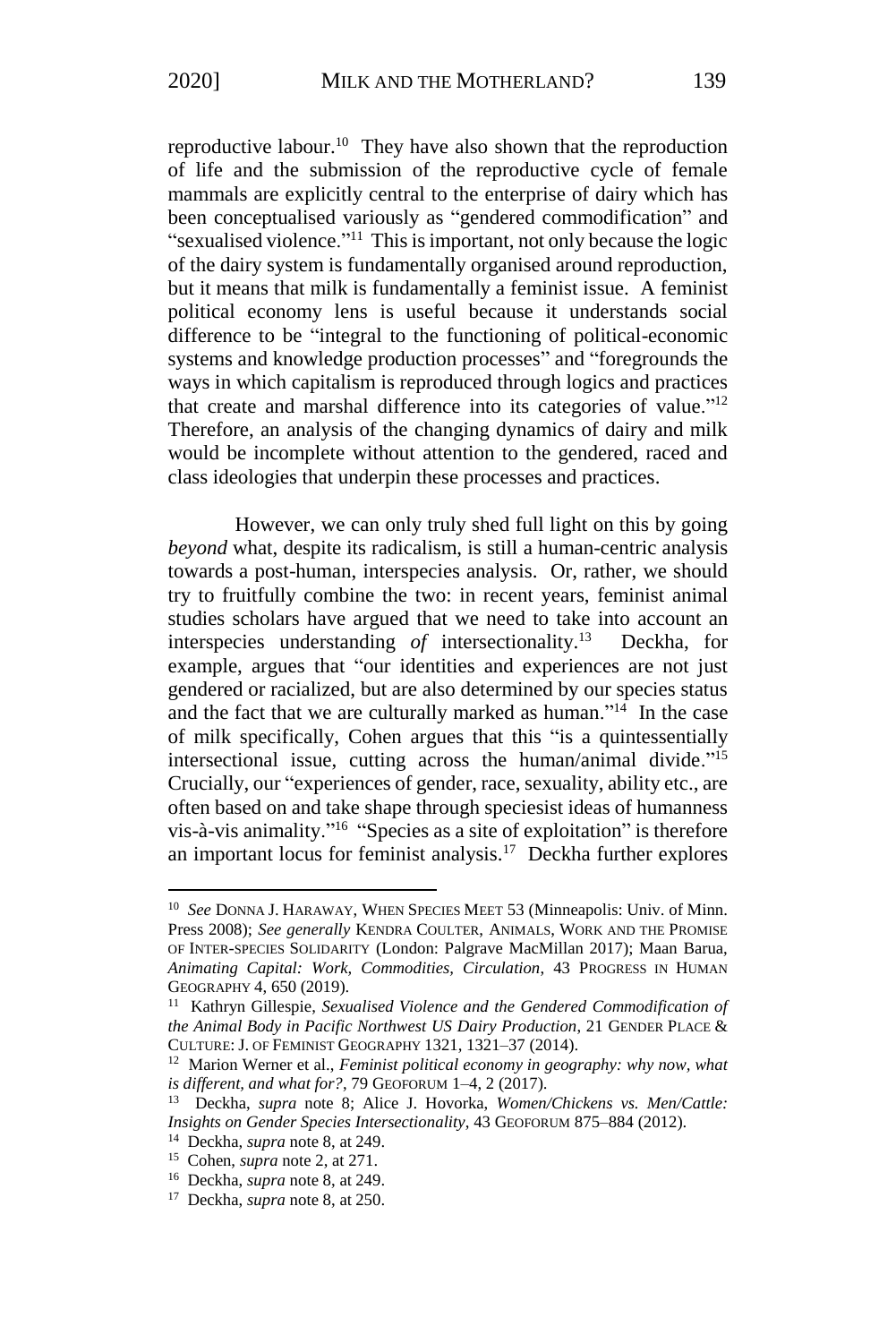how multiple institutionalised dimensions of intersectionality such as (but not limited to) racism, sexism, homophobia and ageism "stems from the residue of imperial discourses" and, in particular, "social Darwinist views about the value of different cultures, faces, and human beings."<sup>18</sup> Drawing on the work of Raymond Corbey, she argues that Darwin's theories of human continuity with animals (apes specifically) essentially challenged the fictive human-animal divide in Western thought causing human anxiety over species boundaries, which manifested itself in deepening attempts to reify hierarchies between what was perceived to be civilised and what was perceived to be bestial and primitive. Colonial discourses, in this sense, were deeply immersed in hierarchies of gender, race and animality.<sup>19</sup> As Elder, Wolch and Emel show, animal practices and bodies were used to both construct and reinforce imperial notions of cultural and racial difference and hierarchy, and to devalue groups such as subaltern peoples and women.<sup>20</sup>

A feminist political economy analysis that accounts for intersectional and interspecies dimensions, therefore, requires a framework for analysis that takes into account the ways in which both different animals and humans are materially and ideologically constructed and positioned in specific cultural and historical contexts, and how the intersectional dimensions of their positioning interact with broader structures of social, economic and political power. Integral to what Quijano calls the "coloniality of power" is "the codification of the differences between conquerors and conquered in the idea of 'race"'—and to which we might add animality—and "the constitution of a new structure of control of labor and its resources and products."<sup>21</sup> In the remainder of the paper, then, we consequently examine both hierarchies of domination—human *and* animal—and the restructuring and control of milk production and milk via the law in order to show how both intersectional and interspecies difference played a powerful role in the colonial project.

<sup>&</sup>lt;sup>18</sup> *Id.* at 250.<br><sup>19</sup> Deckha

<sup>19</sup> Deckha, *supra* note 8, at 250; *See generally* RAYMOND CORBEY, THE METAPHYSICS OF APES: NEGOTIATING THE ANIMAL-HUMAN BOUNDARY (2005).

<sup>20</sup> *See generally* Glen Elder, Jennifer Wolch & Jody Emel, *Race, Place, and the Bounds of Humanity1*, 6 SOC'Y & ANIMALS 183–202 (1998).

<sup>21</sup> Aníbal Quijano, *Coloniality of Power, Eurocentrism, and Latin America*, 1 NEPLANTLA: VIEWS FROM SOUTH 3, 533, 533–34 (2000).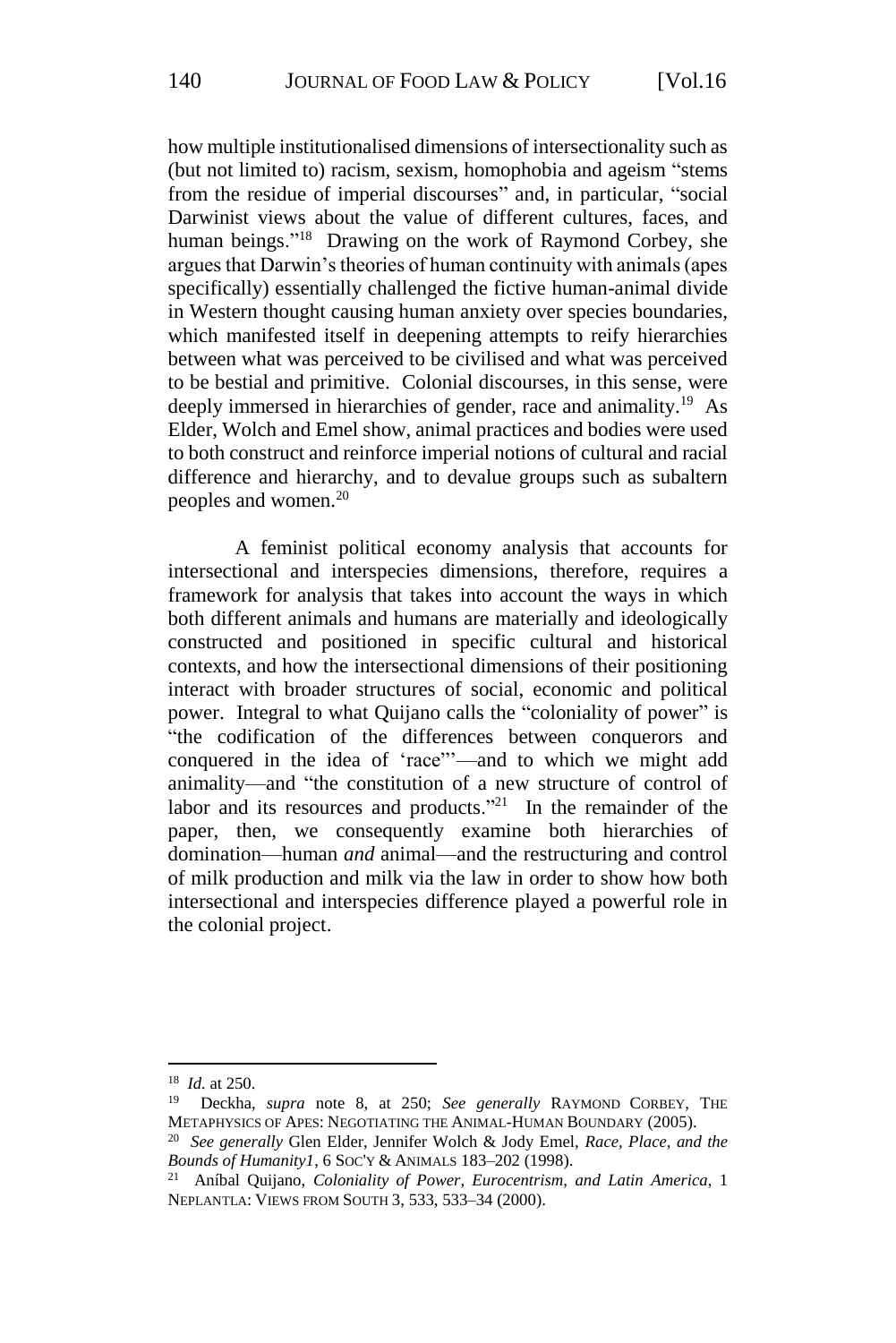#### **III. Colonisation of Peoples and Land Via the Law**

The islands of the Caribbean were first settled by Amerindian groups originating from South and Central America over 5000 years ago. The earliest to be settled is thought to have been Trinidad (known to the Amerindians as *Caeri* or *Iëre*) around 5000 BC, which at the time was still part of the mainland.<sup>22</sup> The two main groups that migrated to Trinidad, from the Orinoco River area in South America, were the Arawaks (Taino) and the Caribs (Kalinago), whilst Tobago (known as *Urupaina* and *Aloubaéra* by the Amerindians) was settled by the Caribs and the Galibi.<sup>23</sup> In these Pre-Colombian times, there was much movement and exchange in terms of peoples, plants, knowledge, spiritual ideologies and even animals (such as guinea pigs, agouti, opossum, armadillos, peccaries and dogs) across the islands of the Antilles.<sup>24</sup> Amerindian groups sourced their food from a combination of cultivated plants, sea and land foraging, including the consumption of small animals. When Columbus arrived in Trinidad, approximately 40,000 Amerindians resided there. His arrival, and that of the Europeans that followed, displaced these indigenous "first peoples." Yet colonial violence did not only displace and decimate peoples—the usual focus of analysis—but nature, plants and animals too.

Many things subsequently changed. Columbus renamed each island: in the presence of their indigenous inhabitants, "with appropriate words and ceremony," proclaimed the "discovered" islands the "lawful property of the Catholic sovereigns of Spain," essentially "claiming each island" for the "Spanish Crown."<sup>25</sup> European colonisation largely sought to displace indigenous peoples—rather than subjugating and coexisting with them as often happened elsewhere—to entirely replace one culture with another, and to "exercise self-determining rights over the same territory and resources."<sup>26</sup> By determining indigenous peoples as barbaric and in

<sup>22</sup> Laurence, K.M., *Notes of Iere, The Amerindian Name For Trinidad*, 13 CARIBBEAN Q. 45, 45–51 (1967).

<sup>23</sup> Arie Boomert, *Names for Tobago*, 87 J. DE LA SOCIÉTÉ DES AMÉRICANISTES 339– 349 (2001). First it is recorded that the Cariban-speaking Kalina Indians, called it Urupaina (a Kalina word meaning large snail). *Id.* at 343. Secondly, Kalingo (Island Caribs) called the island Aloubaéra (thought to be named after a giant bejewelled snake that was part of their mythology). *Id.* at 344.

<sup>24</sup> *See generally* Scott M. Fitzpatrick, *The Pre-Columbian Caribbean: Colonization, Population Dispersal, and Island Adaptations*, 1 PALEOAMERICA 305–331 (2015).

<sup>25</sup> Robert A. Williams, *Columbus's Legacy: Law as an Instrument of Racial Discrimination Against Indigenous Peoples' Rights of Self-Determination*, 8 ARIZ. J. INT'L & COMP. L. 51, 63–64 (1991).

<sup>26</sup> *Id.* at 54.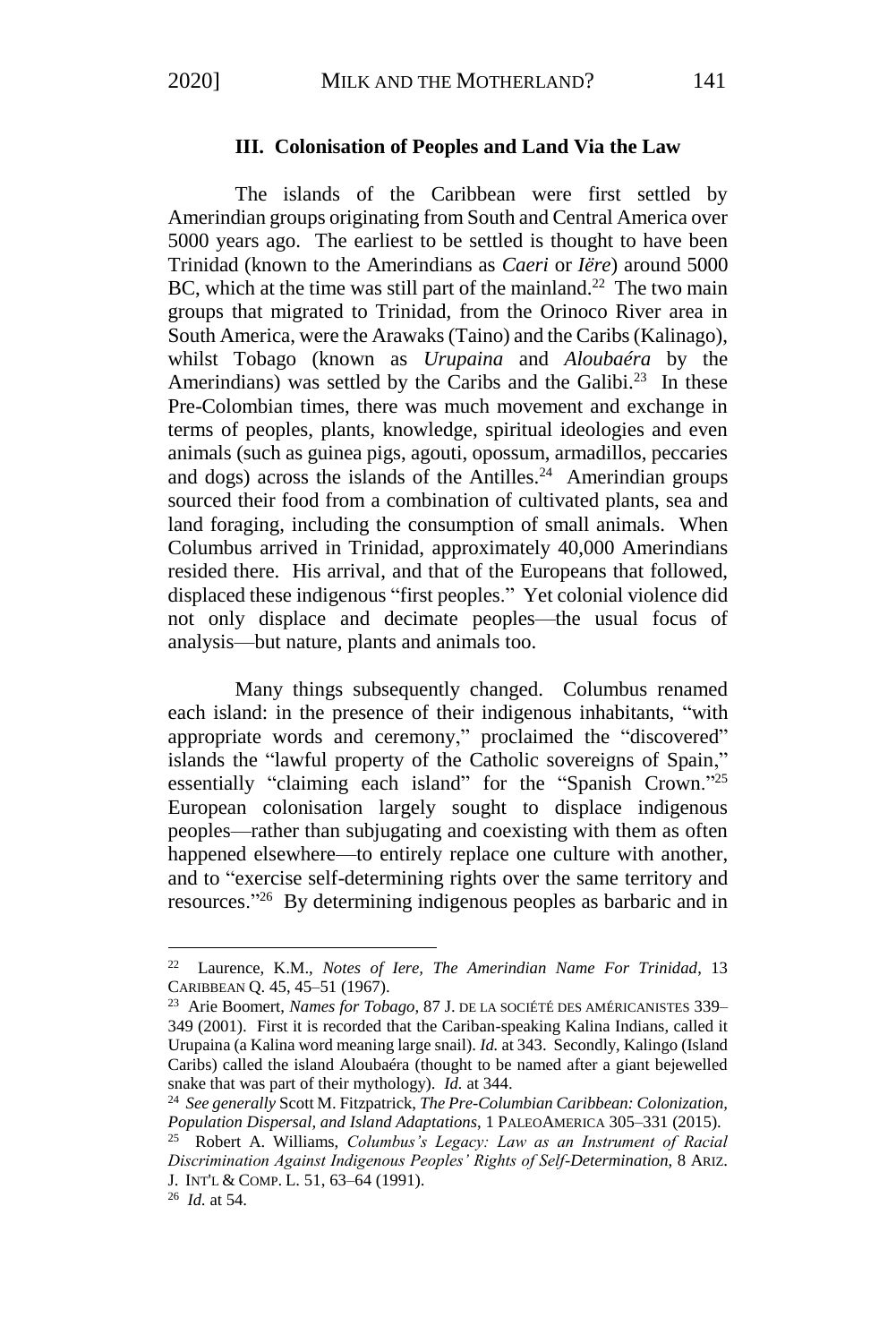need of civilising, the "European-derived law of colonization" was "inescapably and irredeemably racist in its discriminatory application" to "indigenous peoples and their tribal systems of selfgovernment."<sup>27</sup> European colonization and exploitation, therefore, "entailed a form of racial discrimination denying equal rights of selfdetermination to those different peoples colonized by the colonizer."<sup>28</sup> Moreover, law "served as an instrument of racial discrimination against Indigenous Peoples' human rights of selfdetermination" in terms of their ability to control their own destiny and the formation of systems of government to support this goal. $^{29}$ 

The islands of Trinidad and Tobago each have distinctive histories. In the early colonial period, Trinidad was conquered by the Spanish, largely settled by the French, and eventually became a British territory, while Tobago changed hands multiple times between the French, Spanish, Dutch and British, each leaving their own cultural and legal imprint upon the islands. The Spanish were the first to forcibly acquire Trinidad, and for most of this period, it was they who ruled the island and who practically eradicated Trinidad's first peoples. The Spanish did little with Trinidad at the outset. Population levels remained low, and only started to increase with the issue of a *Cédula de Población* by the King of Spain in 1783—an official order for the formation of a system of colonisation and trade —which encouraged mass immigration of French islanders and their slaves in order to facilitate "development." According to Campbell, the Cedula was "the most important document governing the distribution of land between 1783 and 1797" which was "designed both to organise trade as to encourage colonization."<sup>30</sup> The focus was to establish new settlers as farmers, and to help them to develop livestock industries by subsidising the price of livestock shipped from Spain.<sup>31</sup> By 1797, the population had increased to 17,718 which included 2,151 Europeans, 4,476 "free blacks and people of colour"; 10,009 enslaved people and 1,082 Amerindians.<sup>32</sup> As part of this drive, non-indigenous mammals, such as cattle, were also introduced to the islands. Interestingly, the Cedula entitled "free black and free coloured settlers" to "half the entitlement of land given to whites."<sup>33</sup> Therefore, whilst they were still discriminated against

<sup>27</sup> *Id.* at 52.

<sup>28</sup> *Id.* at 54.

<sup>29</sup> *Id.* at 51.

<sup>30</sup> Carl Campbell, *The Rise of a Free Coloured Plantocracy in Trinidad 1783-1813*, BOLETÍN DE ESTUDIOS LATINOAMERICANOS Y DEL CARIBE 33–53, 34 (1980).

<sup>31</sup> *Id.* at 36.

<sup>32</sup> BRIDGET BRERETON, A HISTORY OF MODERN TRINIDAD 1783-1962, at 16 (Heinemann Educ. Books Ltd. 1981).

<sup>33</sup> Campbell, *supra* note 30, at 36.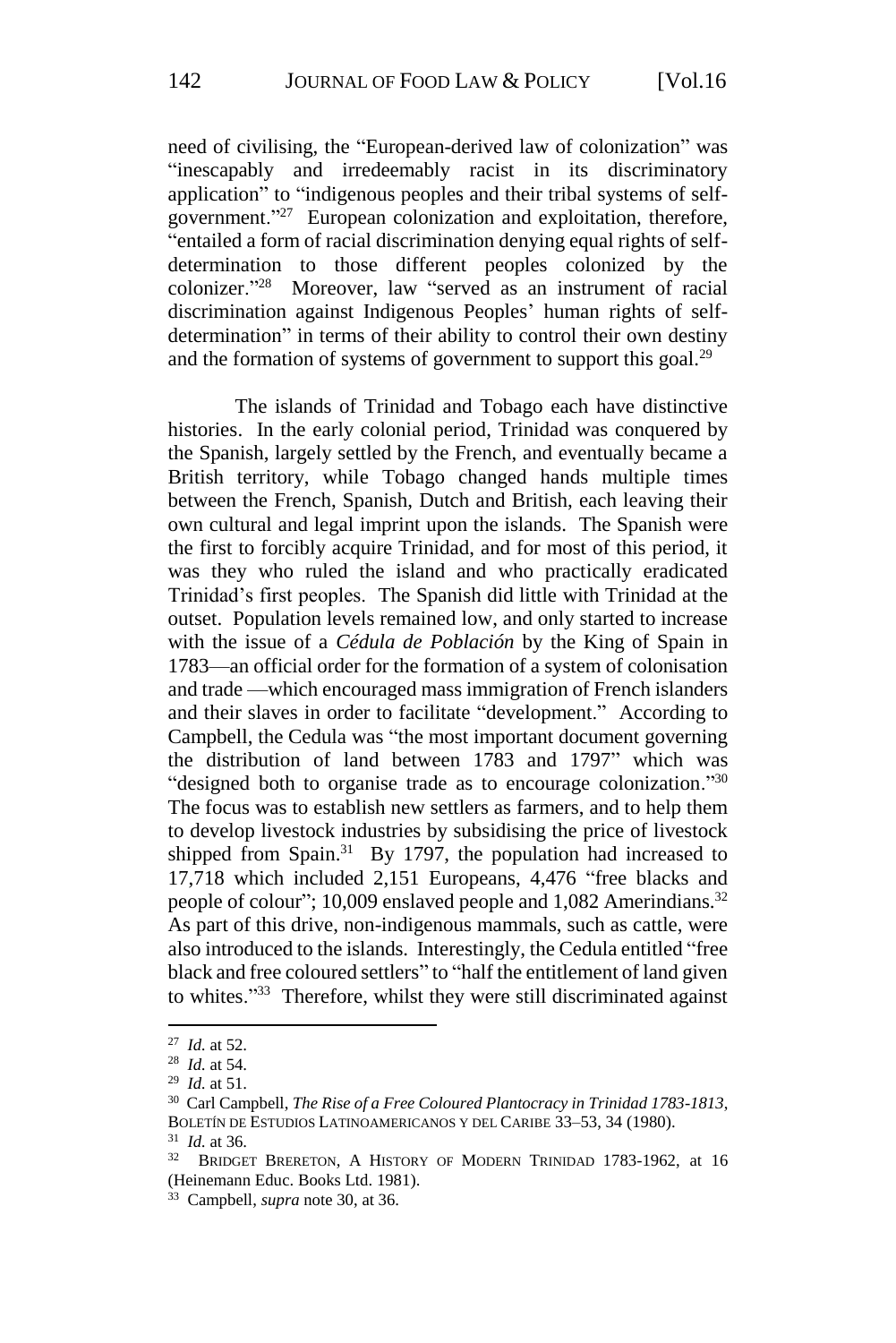in relation to whites, they were also elevated above the status of the unfree black population. In this case, the broader imperial project and economic interests, therefore, trumped racist ideology. This was challenged, however, when the British conquered Trinidad in 1797 and attempted to re-implement anti-coloured rule and the granting of land to free people of colour largely ceased.

The arrival of the British brought a more sustained engagement with the slave trade. Between 1797 and 1806 the number of enslaved people double from  $10,009$  to  $20,761$ .<sup>34</sup> Enslaved Africans came from a variety of ethnic and tribal groups hailing from West and Central Africa (mostly within 200 miles of the coast). The 1813 Census of Trinidad included slaves from Senegambia, Upper Guinea, Windward Coast, Gold Coast, Bight of Benin, Bight of Biafra and West Central Africa.<sup>35</sup> The Atlantic slave trade, however, ceased under the Slave Trade Act 1807 passed by the British Parliament. This caused a marked decline in the number of African-born slaves.<sup>36</sup> Slavery itself, however, remained legal in British colonies under it was abolished under the Slavery Abolition Act in 1833 (taking effect in 1834). Abolition left Trinidad with a "labour problem," so in 1844 the British government facilitated the immigration of indentured labourers from India. From 1845 to 1917, 143,989 Indians migrated to Trinidad.<sup>37</sup> They mostly came from Uttar Pradesh and Bihar in the North East of India, with a lesser number also coming from Bengal and further south. Most came from the agricultural and labouring classes, and around 85 percent were thought to have been Hindu and nearly 15 percent Muslim.<sup>38</sup> These labourers were required to work under the indentureship system for a total of 10 years in order to qualify for a free return to India, however, on completion of their contract, around 90 percent ultimately decided to remain in Trinidad.<sup>39</sup> The colonisation of Trinidad and Tobago, therefore, involved a huge on-going displacement and supplantation of peoples, animals, nature and law.

<sup>34</sup> Campbell, *supra* note 30, at 49.

<sup>35</sup> B. W. HIGMAN, SLAVE POPULATIONS OF THE BRITISH CARIBBEAN, 1807-1834 127 (1995).

<sup>36</sup> Barry Higman, *Population and Labor in the British Caribbean in the Early Nineteenth Century*, *in* LONG-TERM FACTORS IN AMERICAN ECONOMIC GROWTH 605–640 (Stanley L. Engerman & Gallman, Robert E. eds., 1986).

<sup>37</sup> Sherry-Ann Singh, *The Experience of Indian Indenture in Trinidad: Arrival and Settlement*, CARIBBEAN ATLAS, http://www.caribbean-atlas.com/en/themes/wavesof-colonization-and-control-in-the-caribbean/waves-of-colonization/the-experience -of-indian-indenture-in-trinidad-arrival-and-settlement.html (last visited Apr. 7, 2020).

<sup>38</sup> *Id.*

<sup>39</sup> *Id.*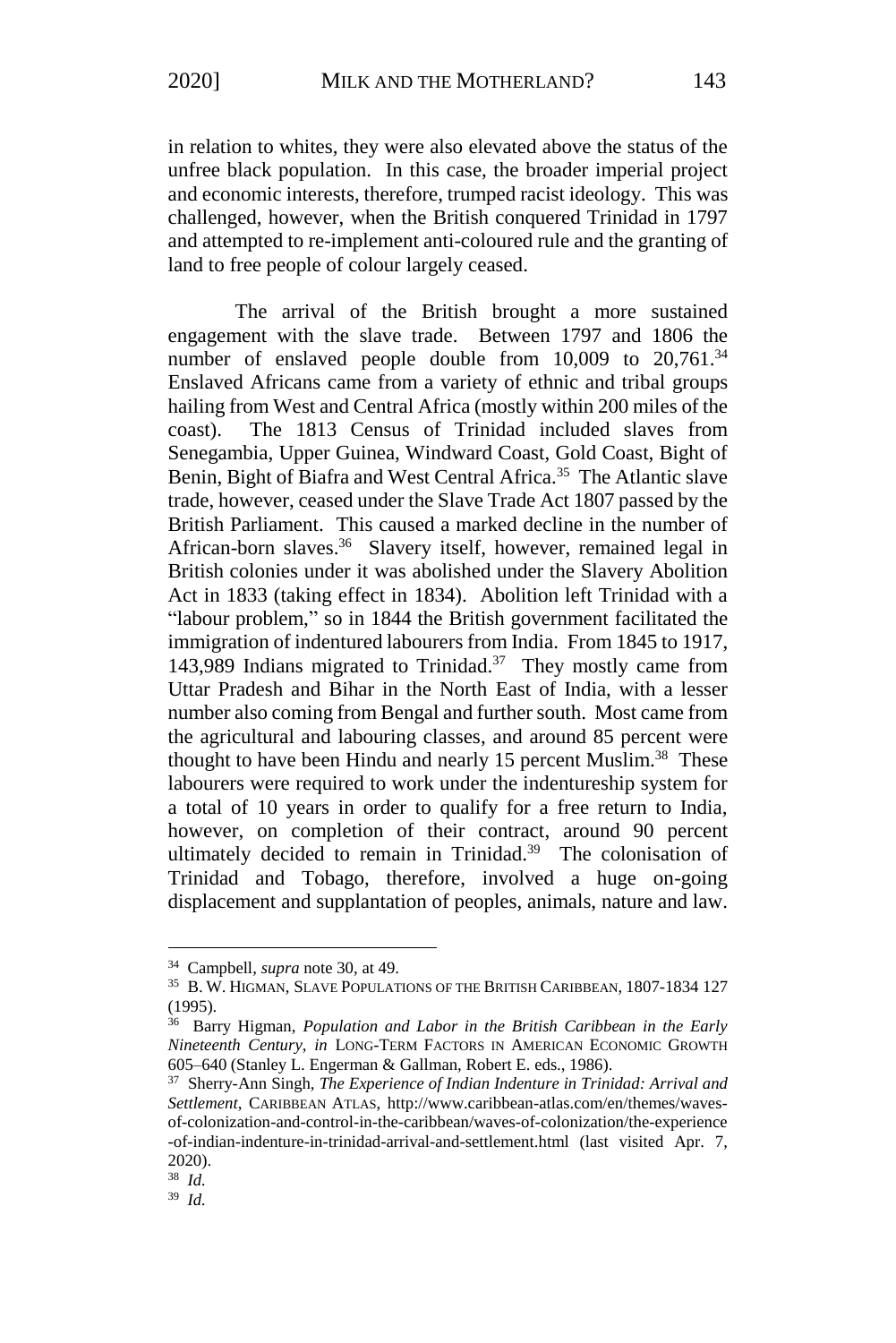It also introduced a complex new range of cultural and social dynamics to the islands.

## **IV. Animals and the Law: The Importance of Cattle to the Colonial Project**

So, how did these colonial-legal and cultural shifts shape animal relations, and the arrival of cattle and milk, on the islands? As DeJohn Anderson argues, "All Europeans, not just the English, enlisted livestock as partners in colonization" and this began as early as Christopher Columbus's second voyage in 1493 when he "first transported horses, cattle, swine, sheep, and goats to Caribbean islands." Therefore, "[w]herever Spanish conquistadores went thereafter, European domestic animals followed."<sup>41</sup> European colonialism therefore saw the spread of dairying and livestock farming globally, but also "the accompanying migration of ideas concerning the legal status of animals.<sup>"42</sup> As Cohen suggests, the focus of this old global colonial animal law was "imperialist ends" rather than 'the well-being of animals, colonized people, and ecosystems."<sup>43</sup>

One of the ways that Europeans professed their right to conquest and settlement was through the proliferation of the idea that unruly lands needed to be modernised and tamed through agricultural practices. As such, colonists saw indigenous landscapes as "untamed wilderness" that need to be "civilised through agriculture."<sup>44</sup> This required the importation of animals, equipment and labour in order to transform the land into a productive resource. As Struthers Montford argues, the process of "domestication" itself, acts as a tool for domination seeking "to make something or someone intelligible and familiar" and altering "the subject in question to fit the framework of the more dominant party in a given situation."<sup>45</sup> Of critical importance to colonists was the legitimation of their legal claim to the territory, something which the furnishing of lands with livestock populations assisted. $46$  Lands were perceived by colonists as undeveloped and in need of improvement, and this provided a discursive rationale by which the process could be legitimated.

<sup>40</sup> VIRGINIA DEJOHN ANDERSON, CREATURES OF EMPIRE: HOW DOMESTIC ANIMALS TRANSFORMED EARLY AMERICA 97 (2006).

<sup>41</sup> *Id.* at 98.

<sup>42</sup> Cohen, *supra* note 2, at 267.

<sup>43</sup> *Id.*

<sup>44</sup> ANDERSON, *supra* note 40.

<sup>45</sup> Kelly Struthers Montford, *Milk in the Anthropocene: Colonialism's Dietary Interventions*, 16 J. FOOD L. & POL'Y 55 (2020).

<sup>46</sup> ANDERSON, *supra* note 40.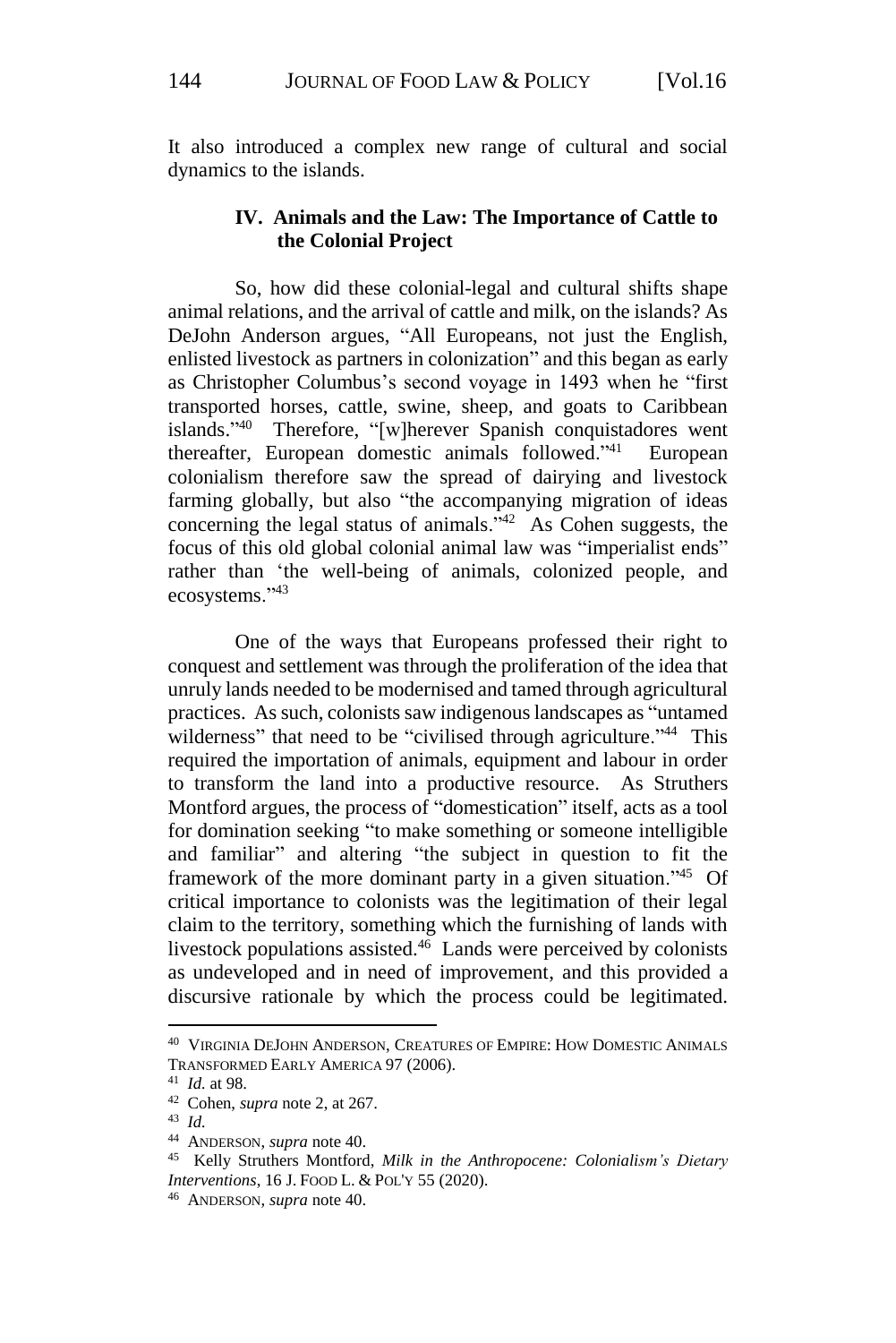Cattle was part of this vision both practically in terms of the production of meat and milk but also ideologically as a symbol of what constitutes a civilised life. For English colonists, the furnishing of landscapes with livestock was a critical part of building the 'New World empire.' Central to this process was, as DeJohn Anderson notes, the Roman legal concept of *res nullius,* which held that "'empty things,' including land, remained common property until they were put to use. With use came rights: by investing labor in the land, a person could stake a claim to private ownership."<sup>47</sup> Therefore, farming "because it required the investment of labor and capital, clearly established legitimate claims." <sup>48</sup> In this sense, "England's empire would be an agricultural one." <sup>49</sup> In the United States, for example, "[b]y erecting buildings and marking boundaries, [colonists] performed the duties they thought necessary to establish legal claims to empty territory."<sup>50</sup> Fences erected to contain domestic animals also "established farmers' property rights" of which animals were "private property themselves." 51

In Trinidad, the *Cedula de Poblacion 1783* governed the distribution of land. It declared that "[a]ll foreigners, natives of nations and states . . . who would wish to establish themselves, or are already settled" must "profess the Roman Catholic religion."<sup>52</sup> Foreigners who meet this requirement may then be entitled to claim lands as follows: "To each white person, either sex, shall be granted four fanegas and two sevenths of land" and "half the above quantity for every negro of mulatto slave that such white person or persons shall import with them."<sup>53</sup> Whilst "free negroes and mulattoes . . . shall have half the quantity of land granted to the whites, and if they bring with them slaves, being their own property, the quantity of land granted to them shall be increased in proportion to the number of said slaves."<sup>54</sup> Furthermore, after five years, "foreign settlers" shall "have all the rights and privileges of naturalization granted to them."<sup>55</sup> The distribution of land was therefore designated only for "foreigners" or "natives of nations and states," thereby excluding indigenous peoples

<sup>47</sup> *Id.* at 79.

<sup>48</sup> *Id.* at 76.

<sup>49</sup> *Id.* at 79.

<sup>50</sup> *Id.* at 81.

<sup>51</sup> *Id.* at 83.

<sup>52</sup> Gerard A. Besson, *The Royal Cedula of 1783*, THE CARIBBEAN HISTORY ARCHIVES (Dec. 20, 2007, 2:18 PM), http://caribbeanhistoryarchives.blogspot.nl/20 07/12/royal-cedula-of-1783.html.

<sup>53</sup> *Id*. <sup>54</sup> *Id*.

<sup>55</sup> *Id*.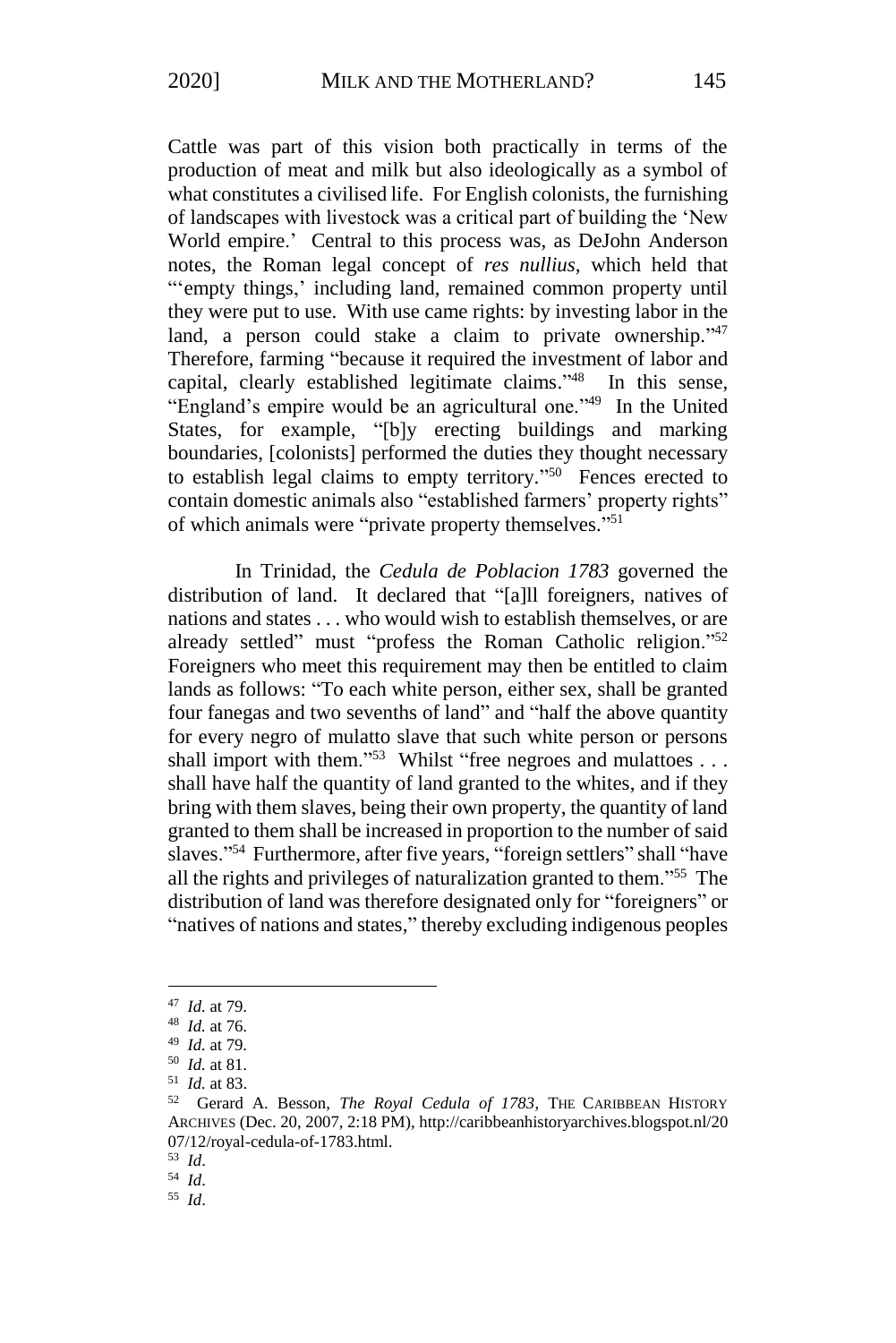and slaves who were not deemed to meet this classification. Distribution was also graded by race.

Along with ontologies of the law, private property, ownership and rights, colonists also brought new understandings of relations between humans, animals and nature. For example, in North America, Native Americans had a very different understanding of relations with animals to colonists: whereas colonists saw them as property, indigenous peoples saw their relationship as more mutual with no word existing in the Indian language to separate "animals" from people.<sup>56</sup> Whereas according to Cohen, in both civil and common colonial law "animals were the personal property or chattel of their human owners and could not possess rights. They were a means to human ends."<sup>57</sup> In the Caribbean, both domestic animals and slaves were seen as property by colonists. As Morgan argues, "slaves and livestock were inextricably linked in eighteenth-century British West Indies."<sup>58</sup> With the value of land so low in the Caribbean in comparison to England, they were both considered to be highly valuable "assets" and "estate inventories consistently listed, first, the value of slaves and, second, that of livestock."<sup>59</sup> John Pinney, a Nevis planter, stated that "slaves and stock . . . are the sinews of a plantation."<sup>60</sup> An attorney further noted that "a Caribbean estate . . . was hardly worth the name unless 'animated'" and that "[t]he primary sources of animation were human and animal labor."<sup>61</sup> Enslaved peoples and animals were therefore codified together as property, assets and as necessary for commercial success. According to Morgan, Jamaica was "known more for its livestock than its slaves" in the seventeenth century and as one planter observed in 1671 there were "many ways to improvement . . . but a small stock of cattle is no bad beginning."<sup>62</sup> This is reflective of Murray Li's "will to improve" which refers to both colonial and modern ideologies of development that seek to improve upon landscapes and livelihoods in quest for progress.<sup>63</sup>

<sup>56</sup> ANDERSON, *supra* note 40.

<sup>57</sup> Cohen, *supra* note 2 at 268; Cohen here draws on the work of: FRANCIONE, GARY L., ANIMALS, PROPERTY AND THE LAW (1995).

<sup>58</sup> Philip D. Morgan, *Slaves and Livestock in Eighteenth-Century Jamaica: Vineyard Pen, 1750-1751*, 52 WILLIAM AND MARY Q. 47, 47-76, (1995). <sup>59</sup> *Id*. at 47.

<sup>60</sup> *Id*. at 47.

<sup>61</sup> *Id*. at 47. Original quotes from Douglas Hall, "Slaves and Slavery in the British West Indies," Social and Economic Studies, XI (1962), 305-06.

<sup>62</sup> *Id*, at 47.

<sup>63</sup> *See generally* TANIA MURRAY LI, THE WILL TO IMPROVE: GOVERNMENTALITY, DEVELOPMENT, AND THE PRACTICE OF POLITICS (2007).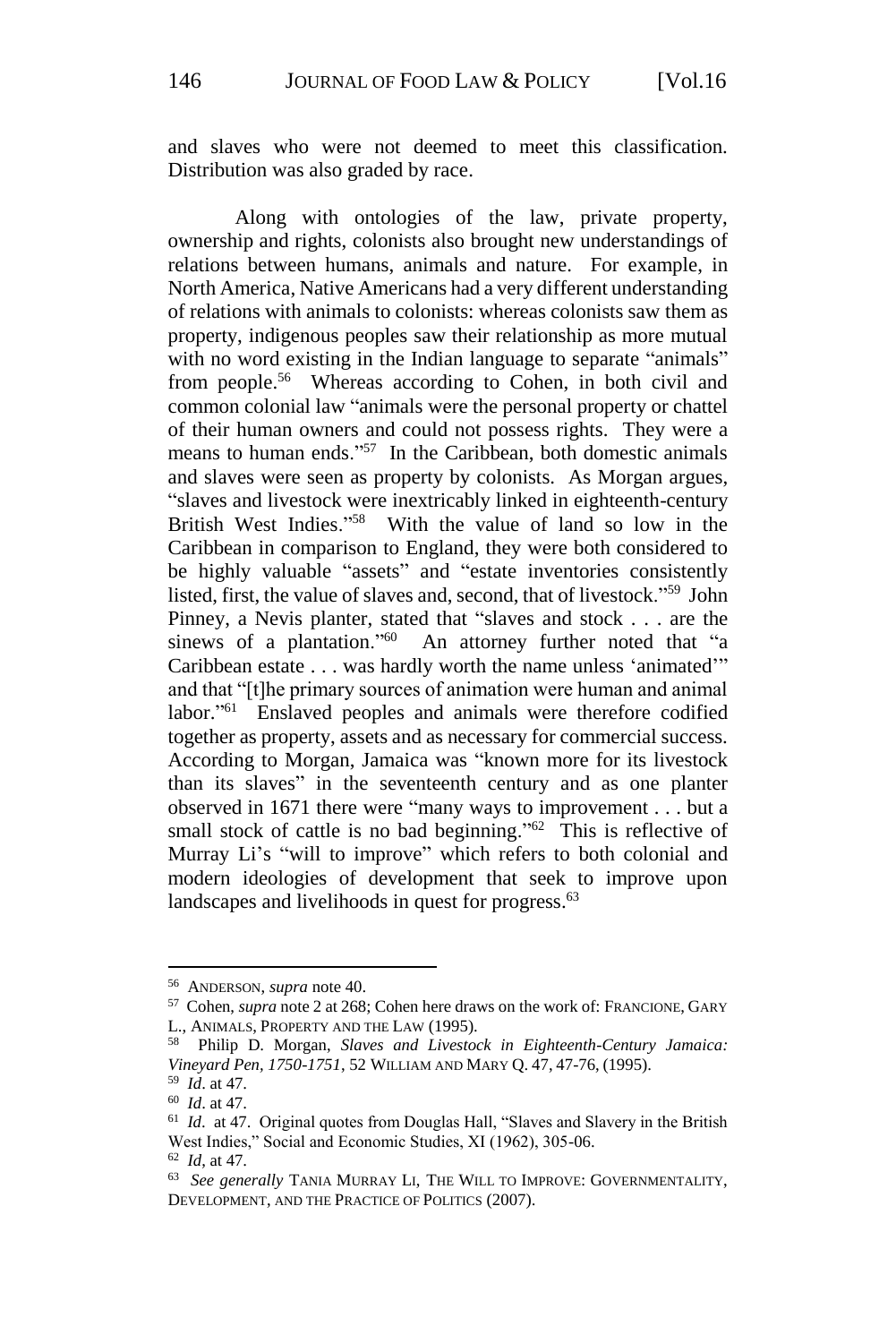#### **V. The Taste and Desire for Milk**

Since those early colonial times, cattle have played a critical role in the development of the plantation economy in which everything is centred around the production of cash crops—such as sugar, cocoa and tobacco—for profit.<sup>64</sup> Yet the importance of cattle has often been overlooked due to a preoccupation with plants, both by colonisers and the academy.<sup>65</sup> The Spanish first brought cattle to the Caribbean for use on agricultural lands and plantations: they were heavily relied upon throughout the colonial period for ploughing and fertilising the fields, for transport and haulage, and to a lesser extent for their meat and milk. However, despite their presence in Trinidad at the end of the eighteenth century, most were draught animals rather than livestock.<sup>66</sup> Local food production, remained a subsidiary activity, and animal husbandry and milk production happened on the side-lines of estate production. Therefore, meat was in short supply and had to be imported. $67$  This is partly because the population of both islands was relatively low, but also because of the planter mentality of focusing on agriculture for export and profit.

As Eric Williams, Trinidad's first post-independence Prime Minister (but also a celebrated historian) put it: "his [massa's] economic programme was to grow sugar and nothing but sugar."<sup>68</sup> Therefore, staple foods such as wheat, cheese and butter were imported, as were slave rations which were mostly salted beef, pork and fish. It is thought that few slaves, not even those higher in the slave hierarchy, consumed any dairy produce or milk. In the early 1700s, the main source of beef and butter in the West Indies was Ireland.<sup>69</sup> Irish imports of cheese and butter items found a "ready" market" in the West Indies planter who "retained the diet of the

<sup>64</sup> For a discussion of the plantation economy and Caribbean developnent theory*, see* Matthew Louis Bishop & Thompson, Merisa S., *The IPE of Caribbean Development*, *in* THE ROUTLEDGE HANDBOOK OF IPE (Ernesto Vivares ed., forthcoming).

<sup>65</sup> Rita Pemberton, *Animal Disease and Veterinary Administration in Trinidad and Tobago, 1879-1962*, *in* HEALING THE HERDS: DISEASE, LIVESTOCK ECONOMIES, AND THE GLOBALIZATION OF VETERINARY MEDICINE 163, 163–179 (Karen Brown & Daniel Gilfoyle eds., 2010).

<sup>66</sup> JOHN A. MEREDITH, THE PLANTATION SLAVES OF TRINIDAD, 1783-1816: A MATHEMATICAL AND DEMOGRAPHIC ENQUIRY 16 (1988).

<sup>67</sup> *Id*. at 16.

<sup>68</sup> Eric Williams, *Massa Day Done (Public Lecture at Woodford Square, 22 March 1961)*, 20 CALLALOO, 726, 725-730 (1997).

<sup>69</sup> RAYMOND GILLESPIE, SEVENTEENTH-CENTURY IRELAND (2006).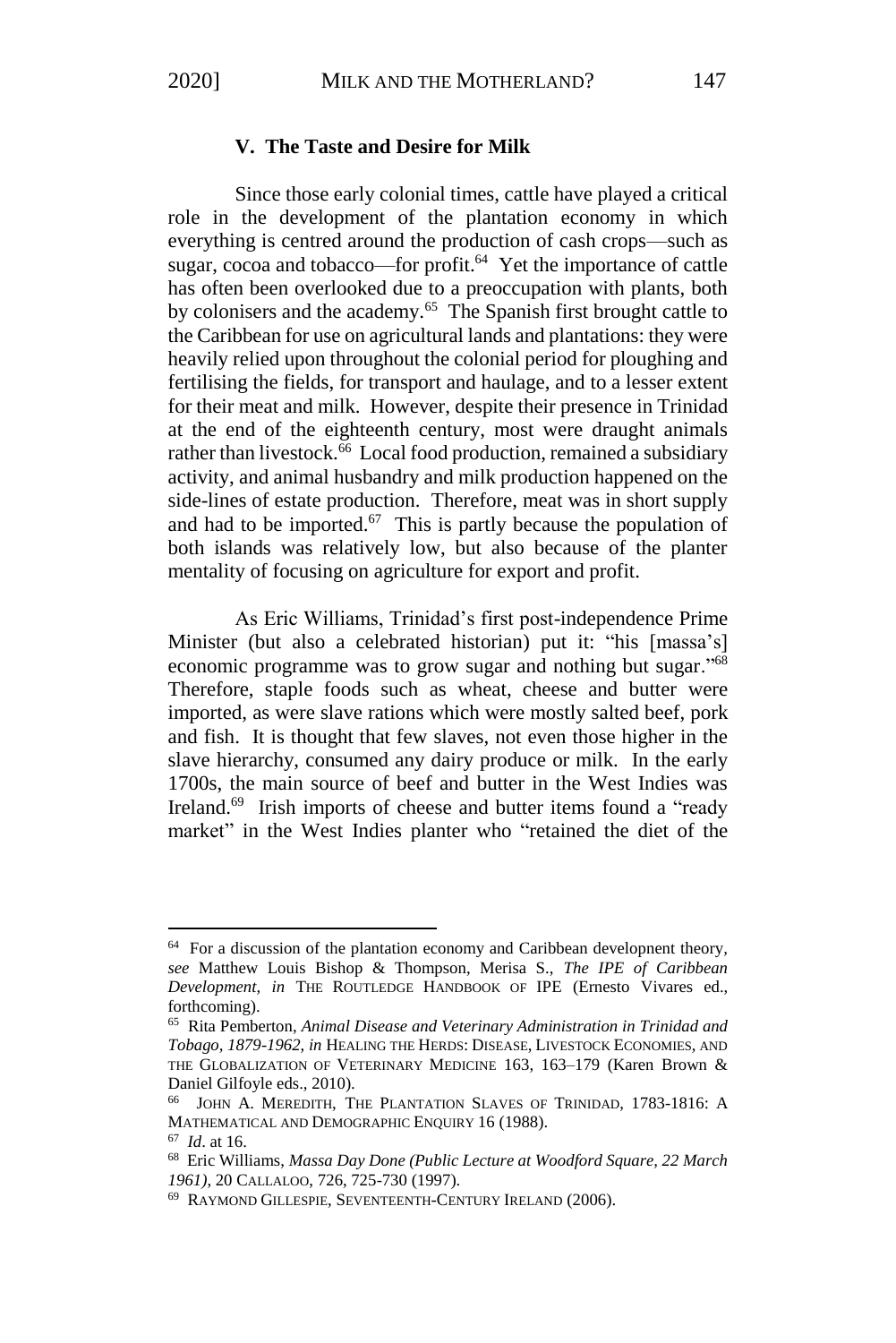mother country." <sup>70</sup> This reliance on the importation of various types of animal protein continued throughout this period and to this day. The desire for milk, therefore, was linked to colonial tastes from "home" and also colonial trading policies and routes. Moreover, due to the peculiarities of the plantation system's focus on producing crops for profit and export, the taste and desire was for foods imported from the metropole—including dairy produce—which were regarded as higher in class and status, and also more modern (which could be read as less dirty and backward).

By the 1790s, around a thousand cattle grazed on the savannahs of Trinidad, yet a beef industry never successfully flourished and its price remained high.<sup>71</sup> This is most likely due to both the prevalence of cheap imported beef and other meats, and also the fact that imported meat cattle do not fatten very well in the tropics. After Trinidad was ceded to the British by the Spanish Governor in 1797, it was largely governed from the metropole for the subsequent 83 years. Therefore, metropolitan officials were strongly influenced by changes at home. It was during this time that the colonial government gradually paid more attention to the diet and health of its slave populations (due to a combination of rising abolitionist movement, amelioration and economic interests). Between 1802 and 1831, the local Governor who ruled Trinidad had no law-making powers. However, in 1832, a Crown Colony Government was appointed by Britain—which shifted a significant amount of legislative power from Britain to local administrator dramatically changing the shape of colonial rule by increasing the interest of colony government representatives in the administration of domestic affairs, including the production and distribution of food.<sup>72</sup> These represent the early seeds of an interest in a local livestock industry to produce meat and milk.

With the arrival of indentured Indian labourers in the 1840s came new methods of animal husbandry and new cultural codes in terms of the significance of cows and milk. Not only did Indians bring new skills, they also brought distinctive cultural and religious practices around food. India has a long history of dairying, with

<sup>70</sup> Thomas Bartlett, *"This Famous Island Set in a Virginian Sea": Ireland in the British Empire 1690-1801*, *in* THE OXFORD HISTORY OF THE BRITISH EMPIRE: VOLUME II: THE EIGHTEENTH CENTURY 253, 256 (P. J. Marshall ed., 1998).

<sup>71</sup> MEREDITH, *supra* note 66, at 17.

<sup>72</sup> *See* GORDON K. LEWIS, THE GROWTH OF THE MODERN WEST INDIES (2004).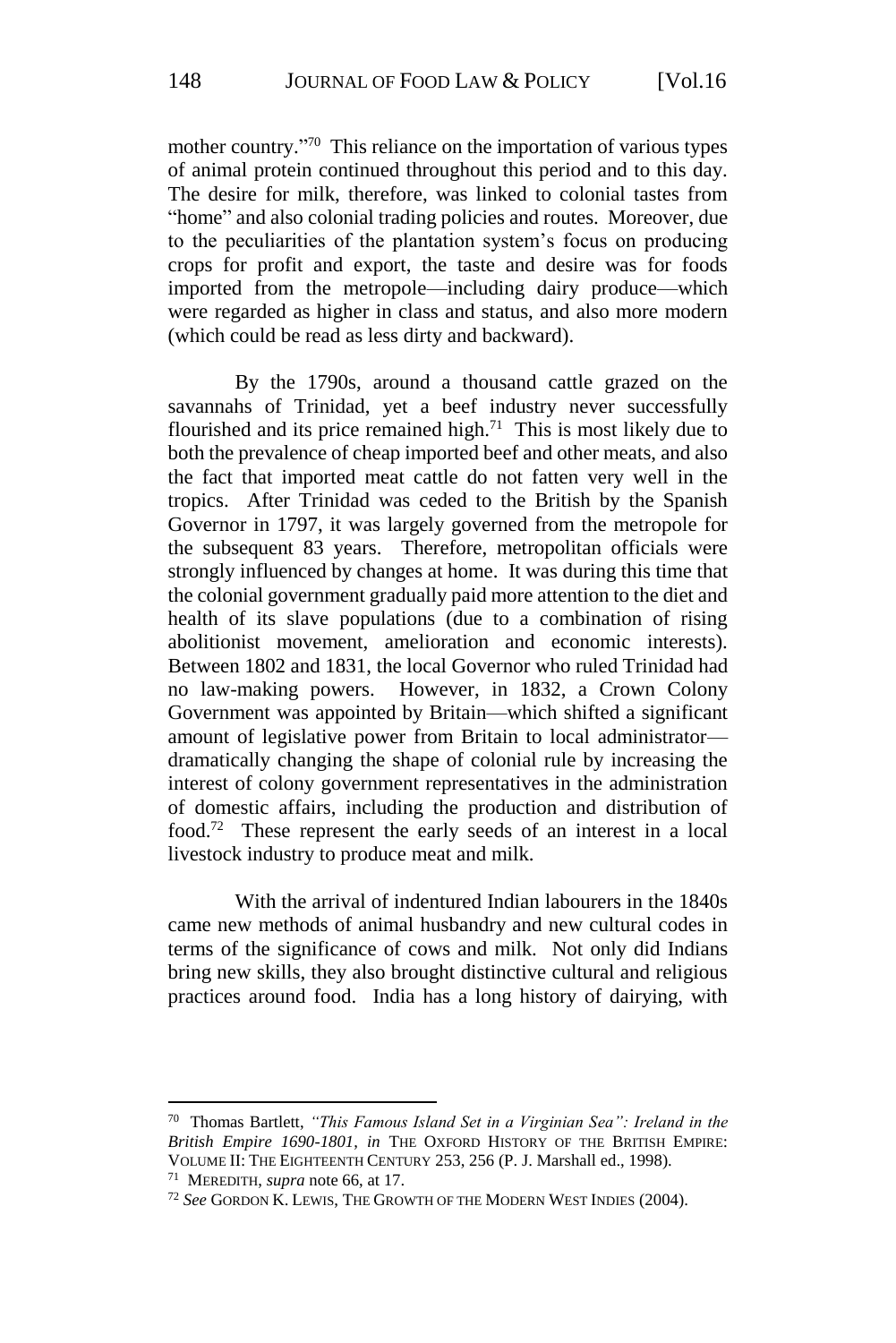cows being central to the lives of early pastoralists.<sup>73</sup> Therefore, for the new arrivals, "animal husbandry, particularly cattle . . . had been a matter of course in their homeland" and "continued in Trinidad."<sup>74</sup> Cows are venerated in the Hindu religion, with milk playing an important role in both diet and religious ceremonies in the form of Ghee, a clarified butter made from milk. The cow is seen to be "the mother of all civilisation, its milk nurturing the population."<sup>75</sup> The bovine-goddess Kamadhenu—who is depicted as a white cow with a female head and breasts—is seen to be "the mother of cows," therefore, all cows are in fact seen to be the embodiment of her, and hence sacred. This meant that significance and prevalence of dairying increased with the new arrivals. As Williams later proclaimed in 1961, Indian contract workers were central to the increased production of milk and meat (and also rice) in Trinidadian society.<sup>76</sup>

For much of the colonial period, domestic milk production remained largely at the subsistence level, with both small farmers and large estates mostly producing meat and milk for the consumption of their families and workers.<sup>77</sup> Whilst herds of cows and Zebus (a humped species of cattle from Africa or South Asia) were often found on larger estates, small farmers and peasants would often keep a range of pigs, sheep, goats and cattle tethered at the roadside. In 1906, water buffalo were introduced (primarily to replace the tuberculosis-prone Zebus). They were, as Pemberton suggests, "highly valued as draft animals, for the high butter content of their milk, and for their tender meat."<sup>78</sup> However, despite these qualities, water buffalo were never ascribed the same meaning or interests as cows (perhaps because they were less venerated by both the Indian population and by the British colonial administration).Indigenous breeds (albeit from other colonised lands) much like indigenous peoples were therefore deemed inferior. The taste and reverence for milk in Trinidad and Tobago, therefore, came both from European colonists and indentured Indian contractors.

<sup>73</sup> Andrea S. Wiley, *Milk for "Growth": Global and Local Meanings of Milk Consumption in China, India, and the United States*, 19 FOOD & FOODWAYS 20, 11–  $33$  (2011).<br> $74$  Angel

<sup>74</sup> Angelo Bissessarsingh, *The Milk Sellers of Port-of-Spain*, THE TRINIDAD GUARDIAN NEWSPAPER (May 21, 2016), http://www.guardian.co.tt/lifestyle/2016- 05-22/milk-sellers-port-spain.

<sup>75</sup> Wiley, *supra* note 73, at 20.

<sup>76</sup> Williams, *supra* note 68, at 726.

<sup>77</sup> It is also worth noting that there were no commercial dairy processing operations

in Trinidad until the emergence of Ramsaran Dairy and Nestle in the mid-1900s.

<sup>78</sup> Pemberton, *supra* note 65, at 167.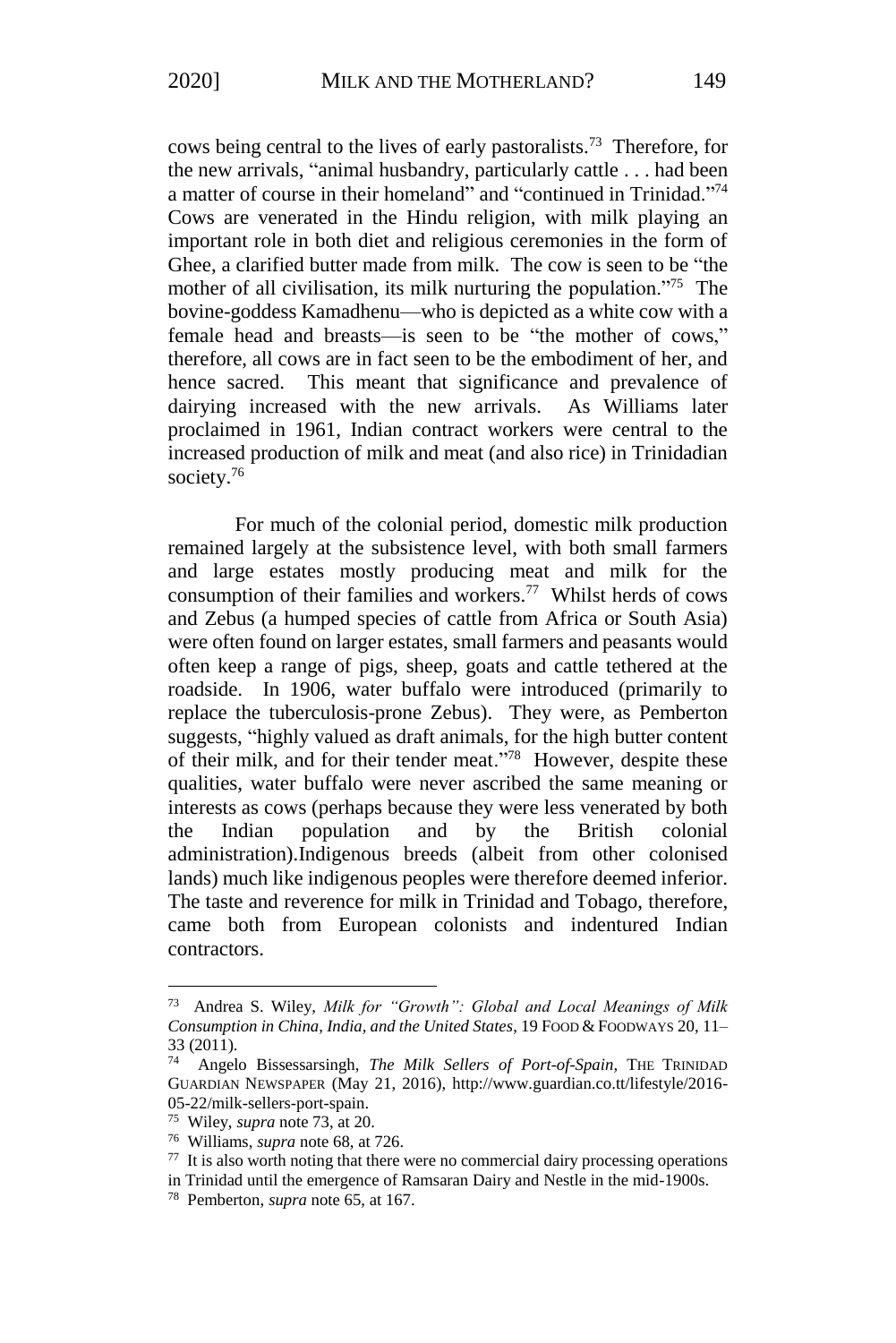### **VI. Amelioration, Population Growth, and Breastfeeding**

In the early days of slavery, male slaves were preferred by colonists to female slaves, and before abolition the replacement of slaves rather than their reproduction was the favoured method of supplying the workforce. However, with emancipation looming towards the end of the eighteenth century, planters and colonists became interested in maintaining the health of those that they already owned. They also became increasingly concerned with the fertility of female slaves, pregnancy, childbirth and breastfeeding practices. For example, in 1798 the Slavery Amelioration Act was passed in the British Leeward Islands (which consisted of Antigua, Barbuda, the British Virgin Islands, Montserrat, Saint Kitts, Nevis, Anguilla and Dominica). The Act is often perceived as a statute that was primarily concerned with improving slave conditions. However, it also anticipated emancipation, which did indeed transpire in 1834. Aside from new rules that served to punish slave owners for the cruel treatment of slaves and those which prescribed that each slave was entitled to a certain amount of food rations, clothing and shelter, most likely in anticipation of the end of the slave trade, the Act also contained laws that focused on marriage, monogamy, childbirth and childcare.<sup>79</sup>

For example, Act No. 36 XXII decrees that on the 1<sup>st</sup> of January every year, every "Owner and Director of any Slave'" shall "assemble together the Slaves under his Direction, and inquire which of them have a Husband or Wife" and if "of more than one Husband or Wife" shall compel them "to elect some one Slave only as his or her Husband or Wife" and "at the same time extolling the good Behaviour of those who have been faithful to their Engagements, and reprobating the Misconduct of those who have acted to the contrary."<sup>80</sup> The Act also introduced payments to "any Female Slave who shall have a Child while she preserves her Fidelity to such Engagement . . . six Weeks after the Birth of such Child . . . four Dollars, and the same Sum with one Dollar more for every other Child she shall bear and have under the same Circumstances."<sup>81</sup> Via the law, colonists consequently began to intervene in conjugal relations, the birth of children and motherhood. Mothers of six children and pregnant slaves were also only to do "light Work," and

<sup>79</sup> *See* SAMUEL BAGSTER, THE LAWS OF THE ISLAND OF ANTIGUA CONSISTING OF THE ACTS OF THE LEEWARD ISLANDS 1690-1798, AND THE ACTS OF ANTIGUA 1668-1804 (1805).

<sup>80</sup> *Id.* at 31.

<sup>81</sup> *Id.*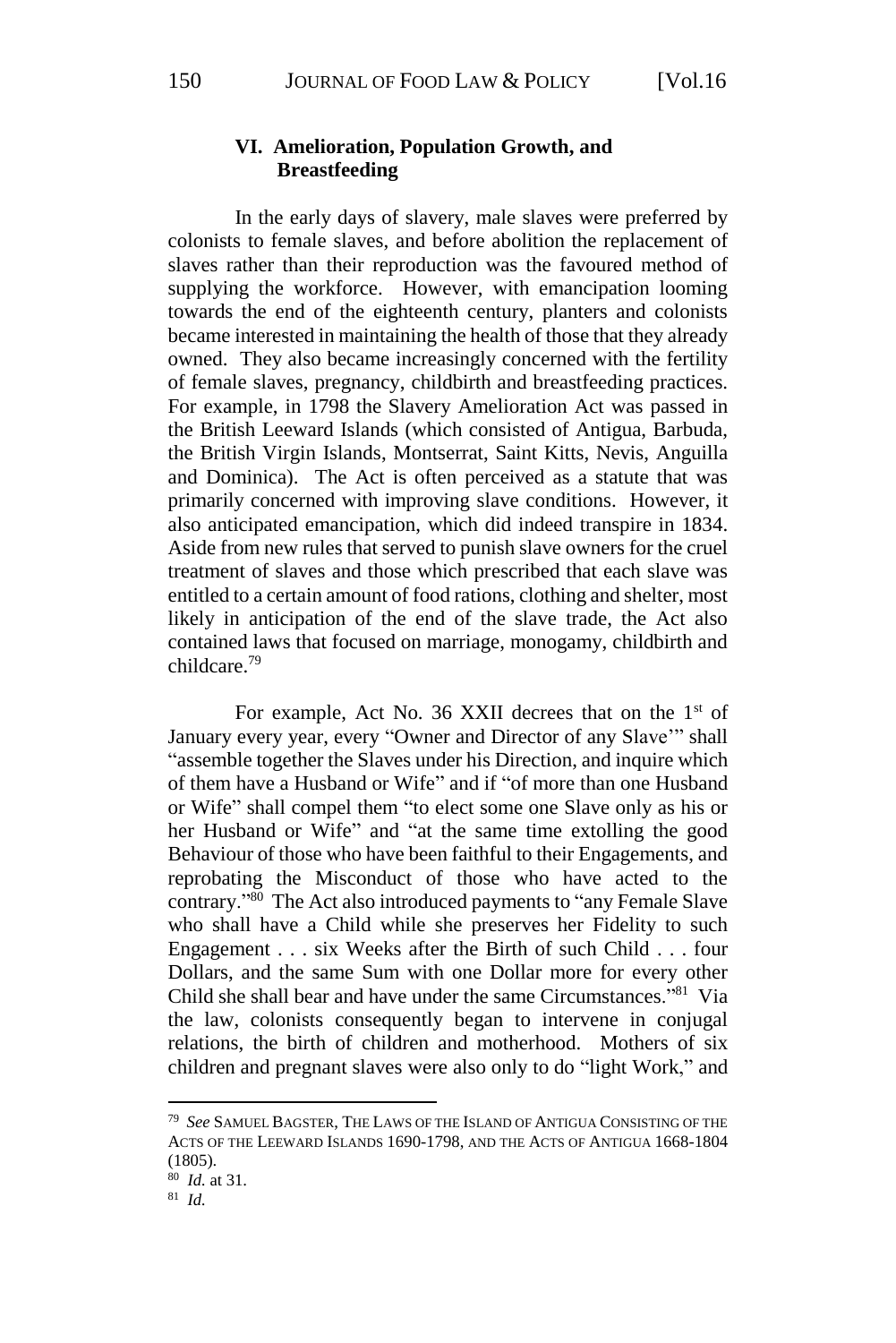those that were pregnant were also not to be punished other than by confinement.<sup>82</sup> Planters were also to pay a levy of "ten Shillings" for every Male imported "where the Number of Female Slaves in any of the Leeward Islands in which a Cargo of Slaves shall be imported, shall not exceed the Number of Males," thereby placing a premium on enslaved females (who were able to produce children) and essentially a taxation on enslaved males (who could not).<sup>83</sup>

As Paton argues: "Before abolitionism, slaveholders showed little interest in women as mothers."<sup>84</sup> They were willing "to pay more for men than for women, despite the fact that any children born to enslaved women would also be the slaveowners' property and would thus increase their wealth," which suggests "that they preferred to buy new enslaved people from Africa rather than bear the costs of raising children." $85$  But with the prospect of abolition, slave imports increased and "slaveowners became increasingly concerned to extract as much labour from the enslaved people over whom they claimed ownership, while that ownership was still legally recognized."<sup>86</sup> They also became more concerned about slave fertility in terms of population growth. Both of these concerns led to planters attempting to reduce breast-feeding times from what was normally around two to three years in West Africa to European and North American norms of one year.<sup>87</sup> This is because breastfeeding was both seen to impact fertility but also to prevent slave owners from extracting "the maximum amount of labour from a nursing mother."<sup>88</sup> Yet, as Bush notes, this endeavour was not necessarily successful. For example, "Jamaican planters sought to place infants in 'weaning houses' out of the direct care of their mothers," however, in practice female "slaves resisted enforced separation from their kin" and sought to prevent "the erosion of traditional African-derived practices of childrearing which were part of their cultural heritage."<sup>89</sup> These examples illustrate the impact of how imperial economic logic attempted to reshape social and cultural norms around childrearing, maternity and breastfeeding in the service of efficiency and profit, but also how these attempts were often met with resistance.

<sup>82</sup> *Id.*at 32, 36.

<sup>83</sup> *Id*. at 36.

<sup>84</sup> Diana Paton, *Enslaved Women and Slavery Before and After 1807*, HISTORY IN FOCUS 1–8, para. 6 (2012).

<sup>85</sup> *Id.* at para. 6.

<sup>86</sup> *Id*. at para. 12.

<sup>87</sup> *See* Rhoda E. Reddock, *Women and Slavery in the Caribbean: A Feminist Perspective*, 12 LATIN AMERICAN PERSP. 63–80 (1985); *see also* Paton, *supra* note 84.

<sup>88</sup> BARBARA BUSH, SLAVE WOMEN IN CARIBBEAN SOCIETY, 1650-1838 110 (1990).

<sup>89</sup> *Id.* at 110.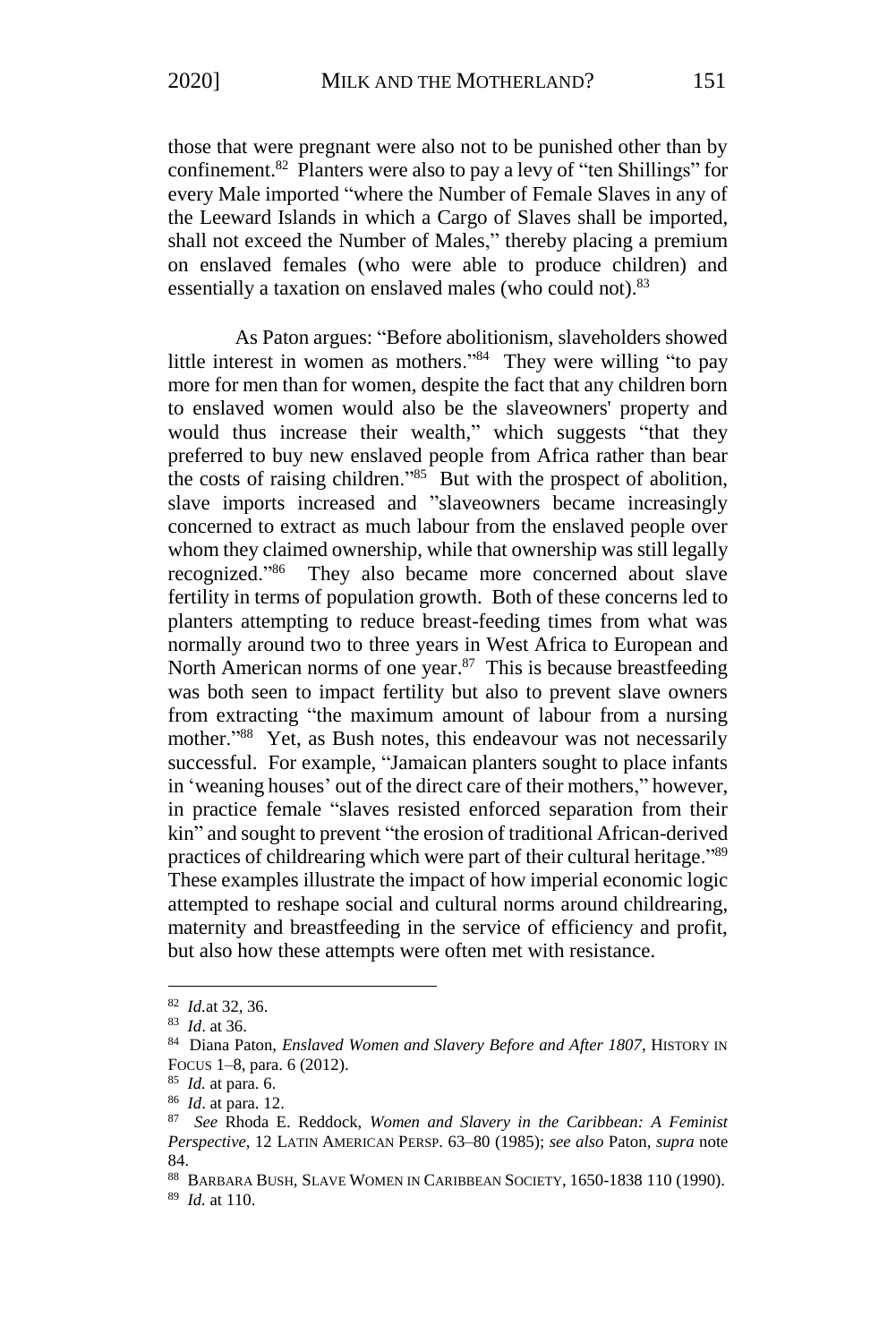Nonetheless, as Cohen argues, lactating animals and colonialism did have a "disruptive effect on breastfeeding cultures." <sup>90</sup> Cohen calls this process "animal colonialism" and for her it has two key aspects: "milk colonialism" and "breast-feeding colonialism."<sup>91</sup> By the early twentieth century, she finds that "lactating animals were conscripted in a colonial reproductive politics aimed at reforming maternity" and that "improving or modernizing maternity meant replacing the human breast by cow's milk."<sup>92</sup> Colonialism therefore designated indigenous peoples, animals and native mothers as "inadequate" and in need of modernisation. In the imperialist project, "[I]ndigenous cows were disparaged as producing milk of inferior quality and in insufficient quantities" and "native women were accused of lacking maternal instinct and breastfeeding too long, yet producing mediocre milk."<sup>93</sup> What eventually resulted was that the milk of cows was often, therefore, suggested as a superior alternative to black women's milk. Cohen further argues that:

> [T]he desire for a larger indigenous labor force and army underlied the declared public health goal of fighting "depopulation" and "improving" population health. Population growth was seen as a form of power and child rearing became a national duty. In this highly racialized populationist project, milk turned into a central nationalist and imperialist  $\text{tool.}^{94}$

This can be attested to by the establishment of national dairy industries, particularly in the larger nations, such as Trinidad and Tobago, Jamaica and Barbados which became central to discourses of creating modern, strong and successful nations.

# **VII. Controlling Production and Increasing Commercialisation**

This project is complicated in the Trinidad story by the presence of ex-Indian indentured labourers who brought their own culture around cow's milk to the islands. As Indian men and women began to withdraw from estate labour in the late nineteenth and early twentieth century, a genuine Indian peasantry emerged that engaged

<sup>90</sup> Cohen, *supra* note 2, at 267.

<sup>91</sup> *Id*. at 268.

<sup>92</sup> *Id*. at 270.

<sup>93</sup> *Id.* at 270.

<sup>94</sup> *Id.* at 270.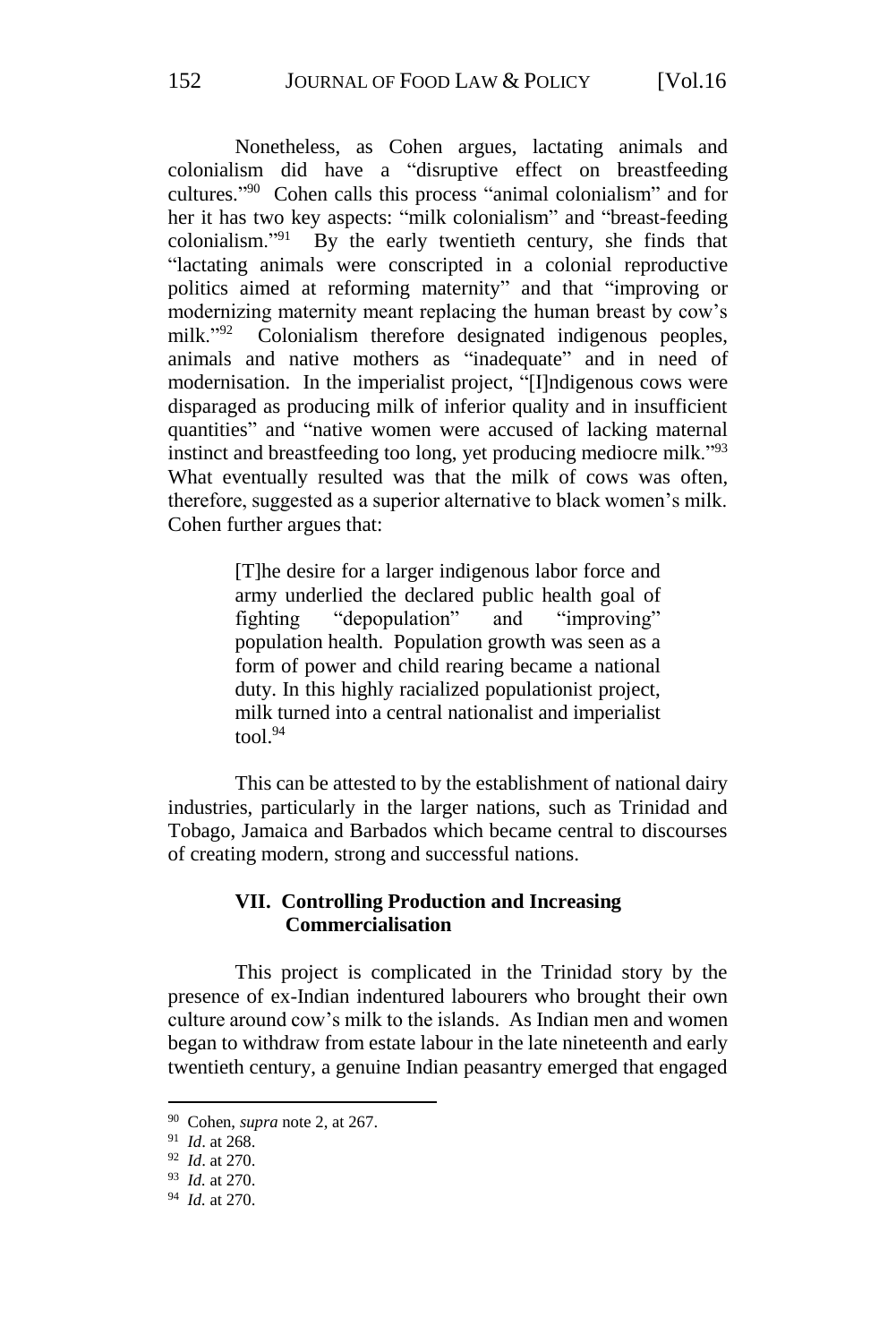in new forms of economic activity. One that was most commonly carried out by them, and women in particular, was the production and sale of milk. The 1891 Population Census records that 40 out of the 68 Indian milk sellers—known as "coolie milk sellers"—were women.<sup>95</sup> This provided an important and alternative means of independent economic income for such women. Personal narratives collected by Hussain evoke the daily routines of female milk farmers at that time (which are not that dissimilar from those of today):

> We use to get up four o'clock in the mornin' and first thing we make some coffee . . . and then we go and milk the cow. Then we had to carry the milk - 7 o'clock was the latest we had to go and carry the milk to the Junction. When we come back then we eating breakfast . . . I had to cut grass . . . We use to have to go in the river for water . . . carry the cow and them in the river . . . Then we have to clean out the cow-pen. And in the evening we had to milk them again (Mrs W., personal interview, Rio Claro, Trinidad, 14 February 1997). 96

Milk, therefore, was both a colonial project, but also one that Indian migrants brought with them, in particular Indian women. In the Caribbean—as in Latin America more broadly—women have traditionally played a key role in livestock production, with men focusing on the handling of larger animals, and women on milking, dairying, caring, and especially handling smaller animals such as chickens, pigs, sheep and goat.<sup>97</sup> A study of livestock in Tobago found that gender-specific duties for men included the "more laborious tasks such as land preparation for planting forage, grass cutting and construction of fens" whilst women played a key role in "record keeping, feeding of animals, cleaning of pens, care of sick and young animals."<sup>98</sup> Up until the 1940s, female vendors carrying large milk pans on their heads could still be seen in Port of Spain.

<sup>95</sup> Shaheeda Hussain, *Market and Field: The Workplace of the Indian Women in Trinidad, 1900-1940*, *in* INDIAN DIASPORA IN THE CARIBBEAN: HISTORY, CULTURE, AND IDENTITY 155, 156–57 (Rattan Lal Hangloo ed., 2012).

<sup>&</sup>lt;sup>96</sup> *Id.* at 157.<br><sup>97</sup> *See* FABI

See FABIOLA CAMPILLO & MARIA ANGÉLICA FAUNÉ, GENDER, WOMEN AND DEVELOPMENT: A FRAMEWORK FOR IICA'S ACTION IN LATIN AMERICA AND THE CARIBBEAN (1993); *see also* FAO, THE STATE OF FOOD AND AGRICULTURE 2010- 2011: WOMEN IN AGRICULTURE - CLOSING THE GENDER GAP FOR DEVELOPMENT (2011).

<sup>98</sup> IICA, TRINIDAD AND TOBAGO: AN AGRICULTURAL SECTOR STUDY OF TOBAGO, CEPPI, 46 (1994).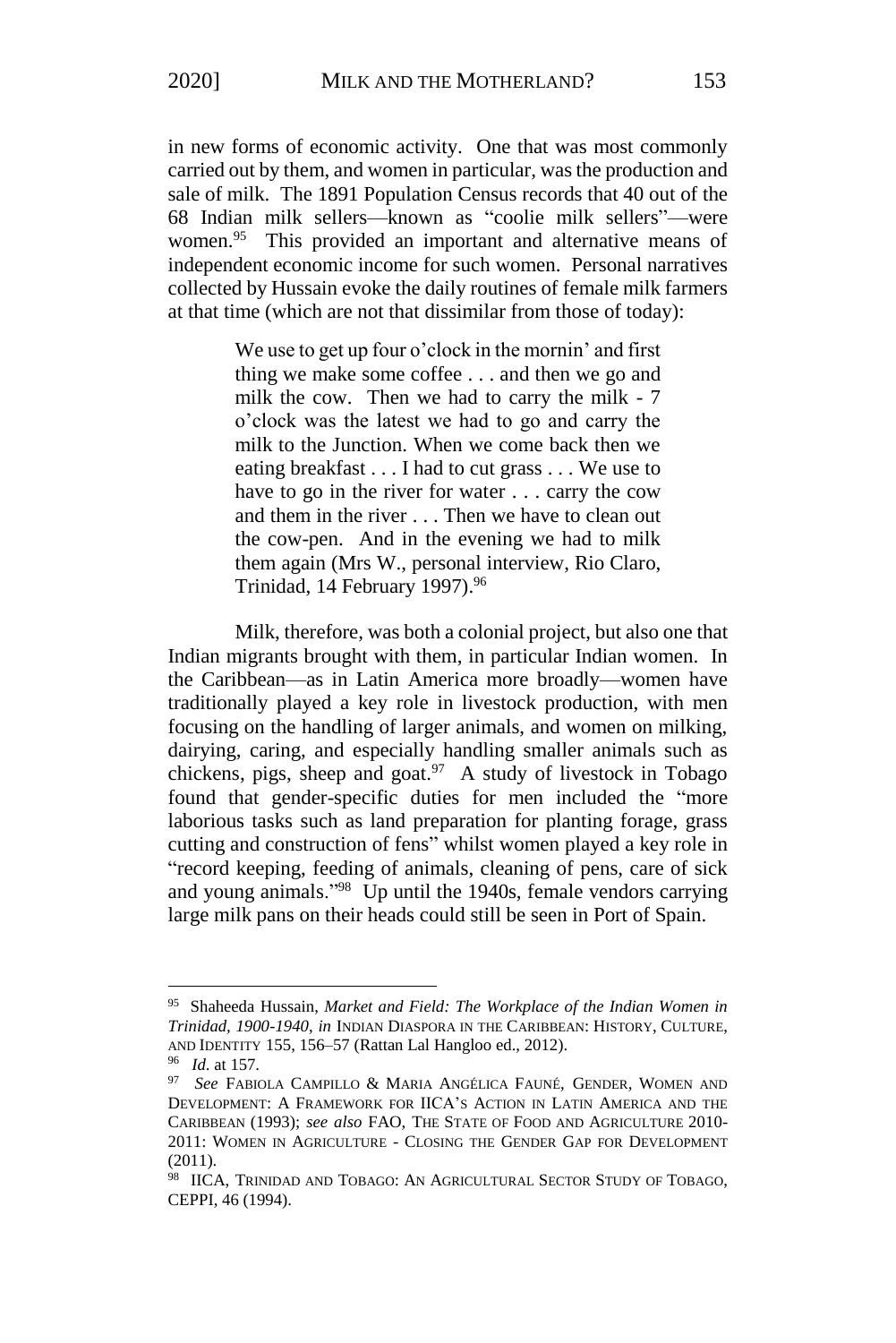However, over the course of the  $19<sup>th</sup>$  and early  $20<sup>th</sup>$  centuries, in Britain, despite its mythical status as "the perfect food," "milk had become an object of suspicion" in terms of the ease to which it could be manipulated and subjected to adulteration.<sup>99</sup> One of the big "problems" in Trinidad at this time was seen to be the adulteration of milk, as some vendors would add water to make it go further. Laws regarding testing were first put in place via the *Food and Drugs Ordinance*, 1895, which set out that "No person shall mix, colour, stain, or powder . . . any article of food with any ingredient or material so as to render the article injurious to health with intent that the same me sold in that state."<sup>100</sup> Such a crime was punishable, "[i]n cases of Milk adulteration by added water forfeit and pay for every one per cent. Of added water of penalty of not less than Two Shillings for first offences, and not less than Four Shillings for second and subsequent offences."<sup>101</sup> Fears about the health risks that this potentially unclean and contaminated water posed to consumers, therefore, facilitated the increased policing and regulation of the sale of milk. New ideas around public health and hygiene also increasingly brought the sale of milk under the purview of the law, which in turn, most likely had a detrimental impact on the livelihoods of Indian and female sellers, and preferences for commercially processed milk products took hold. It was in this time of increased domestic governance that the colonial administration also became more interested in the diversification of the agricultural economy and bringing local food production under its control with meat and dairy proving to be a particular focal point for these initiatives. One early scheme to intervene in the domestic production and supply of milk involved the establishment of the first Government Stock Farm in 1879, which aimed primarily to improve breeding stock, lower the price of milk and to increase its sanitary quality.<sup>102</sup> These changes were very much in line with those in Britain, where the commodification of "drinking milk" from 1850 saw a concern for sanitisation become the main emphasis between 1850 and 1950.

At the same time of government drives to curb adulteration and improve the sanitary quality of milk, in 1914, Nestlé set up a trading agency in Port of Spain "to distribute Nestlé-manufactured

<sup>99</sup> PETER WILLIAM ATKINS, LIQUID MATERIALITIES: A HISTORY OF MILK, SCIENCE AND THE LAW xv (2010).

<sup>&</sup>lt;sup>100</sup> No.32 TRINIDAD AND TOBAGO, THE FOOD AND DRUGS ORDINANCE 5-6 (1895), laws.gov.tt/ttdll-web/revision/download/66655?type=amendment (last visited Apr. 23, 2017).

<sup>101</sup> *Id*. at 8.

<sup>102</sup> Harry Metivier, *Trinidad and Tobago*, *in* A HISTORY OF THE OVERSEAS VETERINARY SERVICES, PART TWO 327–337 (Geoffrey Philip West ed., 1973).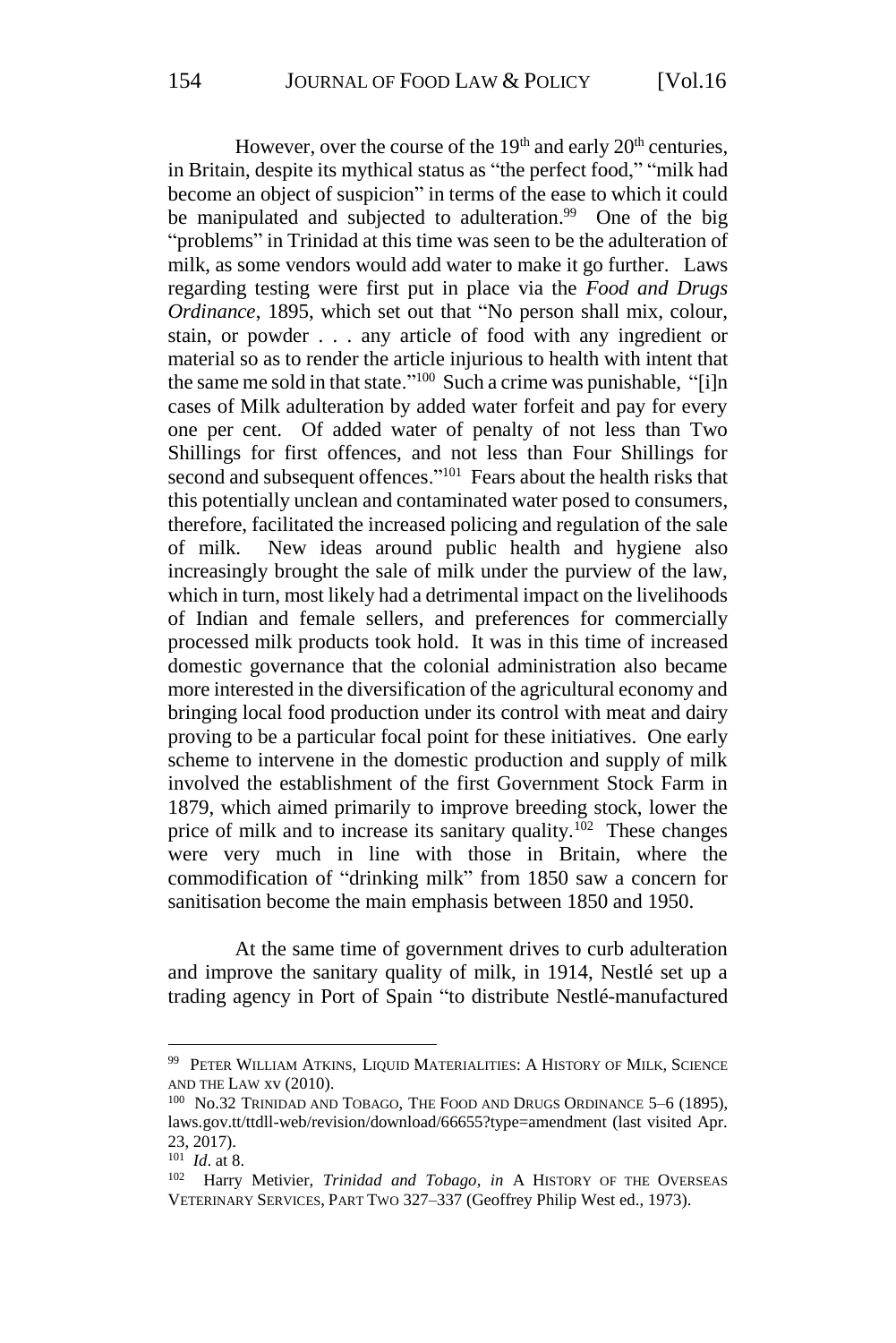products" such as sweetened condensed milk and chocolates, for which there was already a "growing demand."<sup>103</sup> As in Asia, with the advent of pasteurisation and tinned condensed milk, its aggressive marketing techniques, and new ideas about hygiene, the arrival can be correlated with the decline of traditional modes of dairying and milk selling in Trinidad.<sup>104</sup> It also signals the introduction of new ways of valuing and ascribing meanings to milk. Nestlé's marketing and advertising campaigns strongly focused on the nutritional and health benefits of consuming cow's milk, as consumed through its own products. In particular, it aggressively "marketed motherhood" by targeting women as mothers.<sup>105</sup> The company's adverts persistently depicted mothers and babies' in nursing scenarios and positioned "Nestle's Milk Food for Infants" as "the only perfect supplement and substitute for mother's milk" and frequently advertised it as sanctioned and recommended by "the Highest Medical Authorities in England" thereby mobilising discourses of science and expertise, over traditional and maternal knowledge.<sup>106</sup> Capitalising on concerns about adulteration and impure milk, one British advert depicts Henri Nestlé himself pointing and wagging his finger at a mother, informing her of "just two words—Nestle's Milk for yourself and Baby" and warning her not to "experiment with 'foods' of unknown composition" and proclaimed that "Milk is Nature's food for infants."<sup>107</sup>

#### **VIII. Conclusion**

**.** 

Colonial law facilitated the displacing of indigenous peoples, nature and animals in the Caribbean by encouraging settlement by foreign peoples, distributing lands to them, and the extending use rights on this basis. The importation of livestock caused only to further this exploitative aim, by encouraging the building of fences and demarcation, and introducing new ontologies of animals as property. In Trinidad and Tobago, the *Cedula of* 

<sup>103</sup> *Nestlé in Anglo-Dutch Caribbean*, NESTLÉ TT (2016), https://www.nestle.tt/abo utus/history (last visited Apr. 7, 2016).

<sup>104</sup> Natasha Pairaudeau, *Coming with the Milk: Indian Migrant Dairymen in Colonial Southeast Asia* (2015).

<sup>105</sup> Erich de Wald, *Marketing Motherhood: Advertising and Consuming Condensed Milk in the Late-Colonial Dutch East Indies and French Indochina* (2015).

<sup>106</sup> *1885 Advert for Nestle's Baby Milk*, THE WORLD HISTORY ARCHIVE, https://www.alamy.com/19th-century-advert-for-nestls-baby-milk-1885-image235 029494.html (last visited Apr. 7, 2020).

<sup>107</sup> *1890s Nestlé Magazine Advert*, THE ADVERTISING ARCHIVES, https://www.adver tisingarchives.co.uk/en/asset/show\_zoom\_window\_popup.html?asset=38162&loca tion=grid&asset\_list=38162,23810,23779&basket\_item\_id=undefined (last visited Apr. 7, 2020).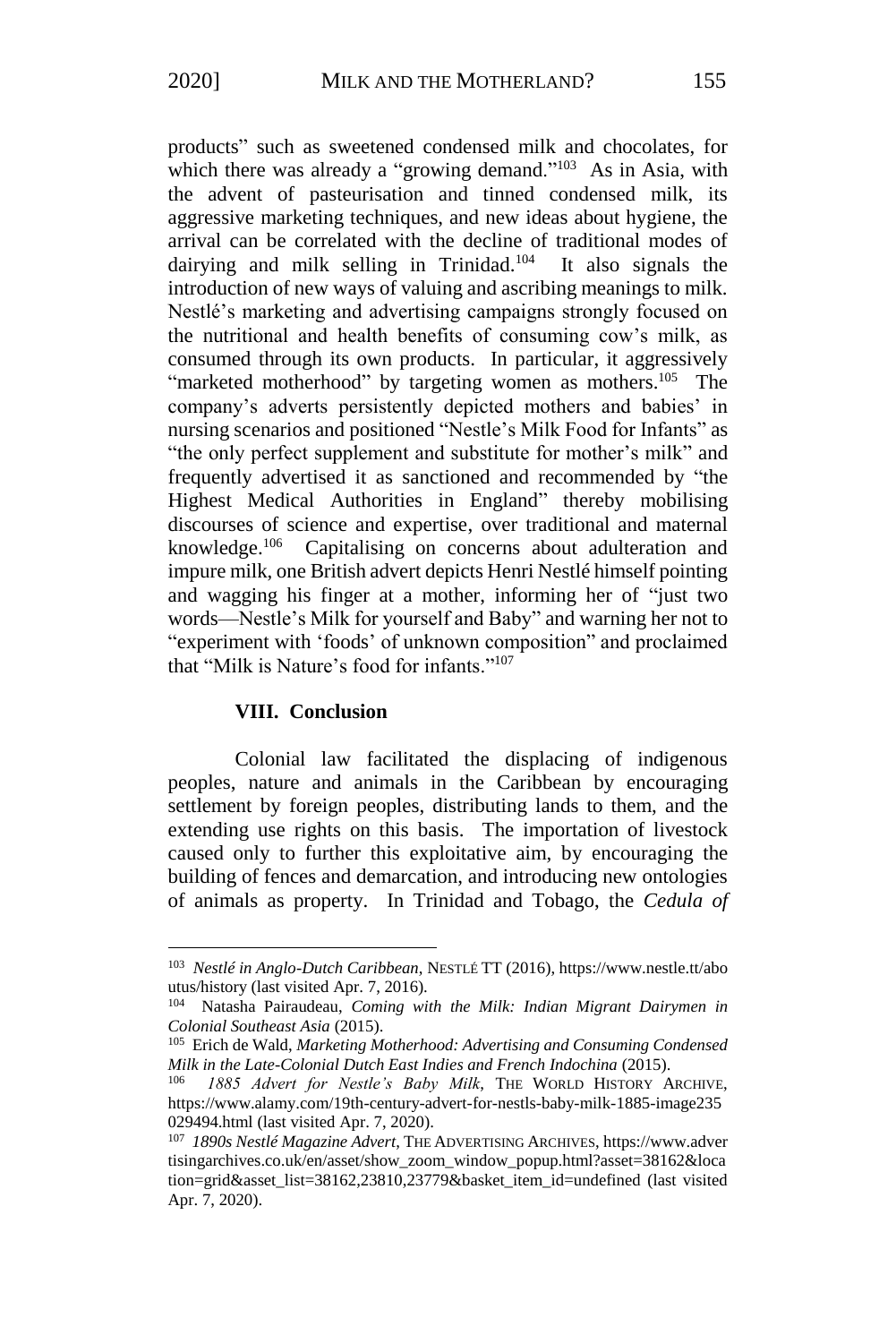*Poblacion* provides one of the first key legal documents to propagate this imposition. And from this influx of peoples and animals, the plantation economy begins to emerge, along with the imported European ideologies around milk and dairy consumption. With the impending abolition of slavery, via the *Slavery Amelioration Act,* we see increasing colonial and planter interest in intervening in fertility via governance of conjugal relations and attempted interventions in breastfeeding practices of female slaves, and through promulgation of the idea of cow's milk as superior to milk of dominated populations. We therefore see how changing codifications of gender, sexuality and race intersect with these new constellations of colonial violence throughout the Caribbean. In Trinidad and Tobago specifically, the arrival of indentured Indian labourers complicates this straight story of colonial imposition, as they arrived with their own cultures of bovine husbandry, veneration of and taste for bovine milk as part of the Hindu religion, and where producing and selling milk was a common occupation for Indian women in particular. Therefore, the arrival of the Indians can be seen to strengthen milk culture but at the same time increased sanitation laws caused to demote peasant production in favour of modernisation. The commercialisation of milk and rising concerns about sanitation, therefore, can be seen to slowly erode these milk traditions. Yet, colonial legacies of milk production and consumption remain. Both the milk of humans and milk from animals is increasingly manipulated for economic means, with the latter increasingly coming under the purview of the law. The confluence of many factors is the commercialisation of milk and the commercialisation of cow's milk for babies.

Many tensions exist between the production and consumption of milk in Trinidad, where dairying is a colonial construction made out of the vagaries of empire and structured by divisions of gender, race, class and nation, and increasingly shaped by imperial constructions of taste, purity, motherhood, nutrition and development. British colonialism brought with it the idea that milk constituted a part of healthy diets and healthy workforces, and as discourses about the importance of milk have increased, milk as an object has become increasingly commoditised and globalised. The freedom of milk sellers to sell their milk door to door or in town centres was chipped away at by the introduction of sanitary and health legislation, which enables the state and processors to accumulate greater space for control and regulation. Milk and dairy therefore went from being typified by local, homemade products to global and manufactured ones. With the reality of high production costs, and the implementation of free trade policies, local producers have struggled